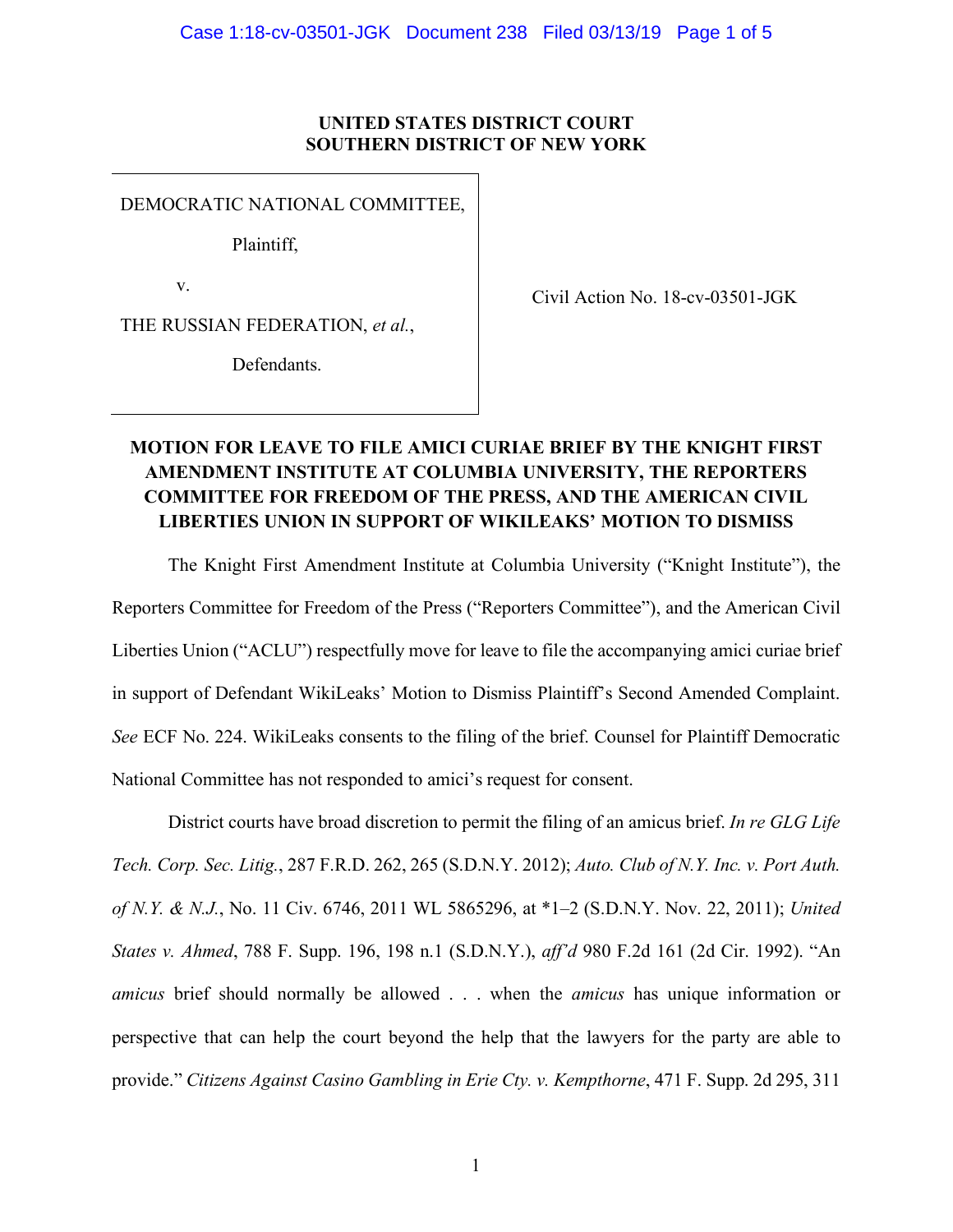#### Case 1:18-cv-03501-JGK Document 238 Filed 03/13/19 Page 2 of 5

(W.D.N.Y. 2007) (quoting *Ryan v. Commodity Futures Trading Comm'n*, 125 F.3d 1062, 1063 (7th Cir. 1997) (citations omitted)).

Courts in this district have frequently permitted the filing of amicus briefs relevant to their consideration of issues presented by the cases before them. *See, e.g.*, In re *Lehman Bros. Holdings Inc. v. Intel Corp.,* No. 08-13555, 2015 WL 7194609, at \*4 (S.D.N.Y. Sept. 16, 2015); *C & A Carbone, Inc. v. Cty. of Rockland, N.Y.*, No. 08 Civ. 6459, 2014 WL 1202699, at \*4 (S.D.N.Y. Mar. 24, 2014); *United States v. Apple, Inc*., No. 12 Civ. 2826, 2012 WL 3195653, at \*2 (S.D.N.Y. Aug. 6, 2012).

Amici have expertise in the First Amendment and seek to brief the Court on an important constitutional question raised by this case: namely, whether an act of publication that would otherwise be protected by the First Amendment loses that protection simply because a source acquired the published information unlawfully, or because the publishing party communicated with the source about the receipt or publication of that information. This question has significant implications for freedom of the press. Investigative and national security reporters routinely rely on First Amendment protection in publishing stories of considerable public concern based on leaked or stolen information. Amici write to provide examples of those stories against the backdrop of relevant Supreme Court precedent, and to urge this Court to uphold the First Amendment protection on which such robust and uninhibited reporting depends.

The Knight Institute is a non-partisan, not-for-profit organization that defends the freedoms of speech and the press in the digital age through strategic litigation, research, and public education. The Knight Institute aims to promote a system of free expression that is open and inclusive, that broadens and elevates public discourse, and that fosters creativity, accountability, and effective self-government. Since its founding in 2016, the Knight Institute has brought and

2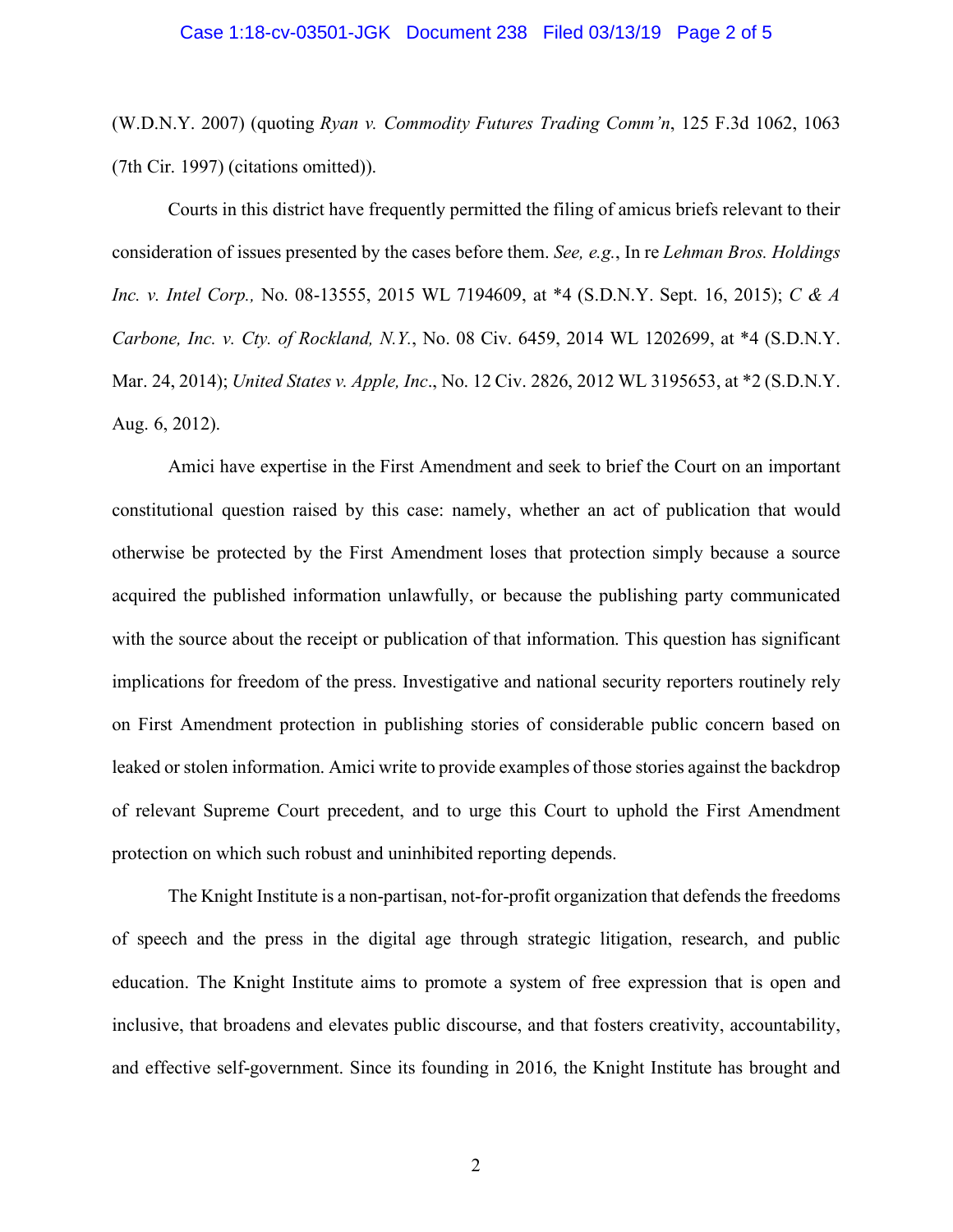#### Case 1:18-cv-03501-JGK Document 238 Filed 03/13/19 Page 3 of 5

participated as amicus in a number of cases, including cases in this Court, raising important First Amendment questions.

The Reporters Committee for Freedom of the Press is an unincorporated nonprofit association. The Reporters Committee was founded by leading journalists and media lawyers in 1970 when the nation's news media faced an unprecedented wave of government subpoenas forcing reporters to name confidential sources. Today, its attorneys provide pro bono legal representation, amicus curiae support, and other legal resources to protect First Amendment freedoms and the newsgathering rights of journalists.

The ACLU is a nationwide, nonprofit, nonpartisan organization with nearly 2 million members dedicated to defending the principles embodied in the Constitution and our nation's civil rights laws. For nearly a century, the ACLU has been at the forefront of efforts nationwide to protect the full array of civil rights and civil liberties. Since its founding in 1920, the ACLU has frequently appeared before this Court in First Amendment cases, both as direct counsel and as amicus curiae.

The Knight Institute, Reporters Committee, and ACLU respectfully request leave from this Court to file the accompanying brief addressing a First Amendment question raised in this case.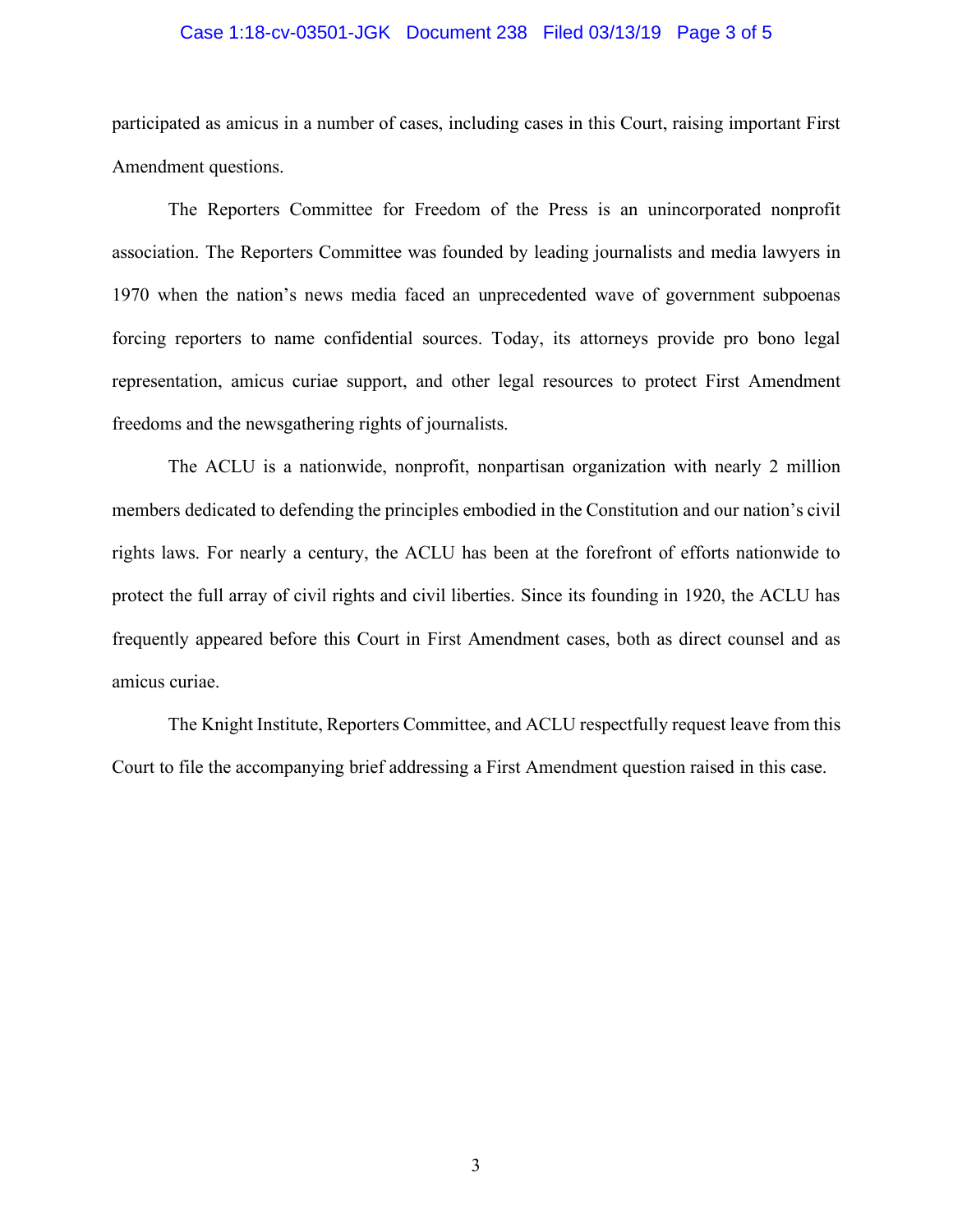#### Case 1:18-cv-03501-JGK Document 238 Filed 03/13/19 Page 4 of 5

March 13, 2019

Bruce D. Brown Katie Townsend Gabriel Rottman Caitlin Vogus Reporters Committee for Freedom of the Press 1156 15th Street, NW, Suite 1020 Washington, D.C. 20005 (202) 795-9300 bbrown@rcfp.org

Respectfully submitted,

/s/ Carrie DeCell

Carrie DeCell (CD-0731) Adi Kamdar Alex Abdo (AA-0527) Jameel Jaffer (JJ-4653) Knight First Amendment Institute at Columbia University 475 Riverside Drive, Suite 302 New York, NY 10115 (646) 745-8500 carrie.decell@knightcolumbia.org

Ben Wizner Esha Bhandari Brett Max Kaufman Dror Ladin American Civil Liberties Union 125 Broad Street New York, NY 10004 (212) 549-2500 bwizner@aclu.org

*Counsel for Amici Curiae*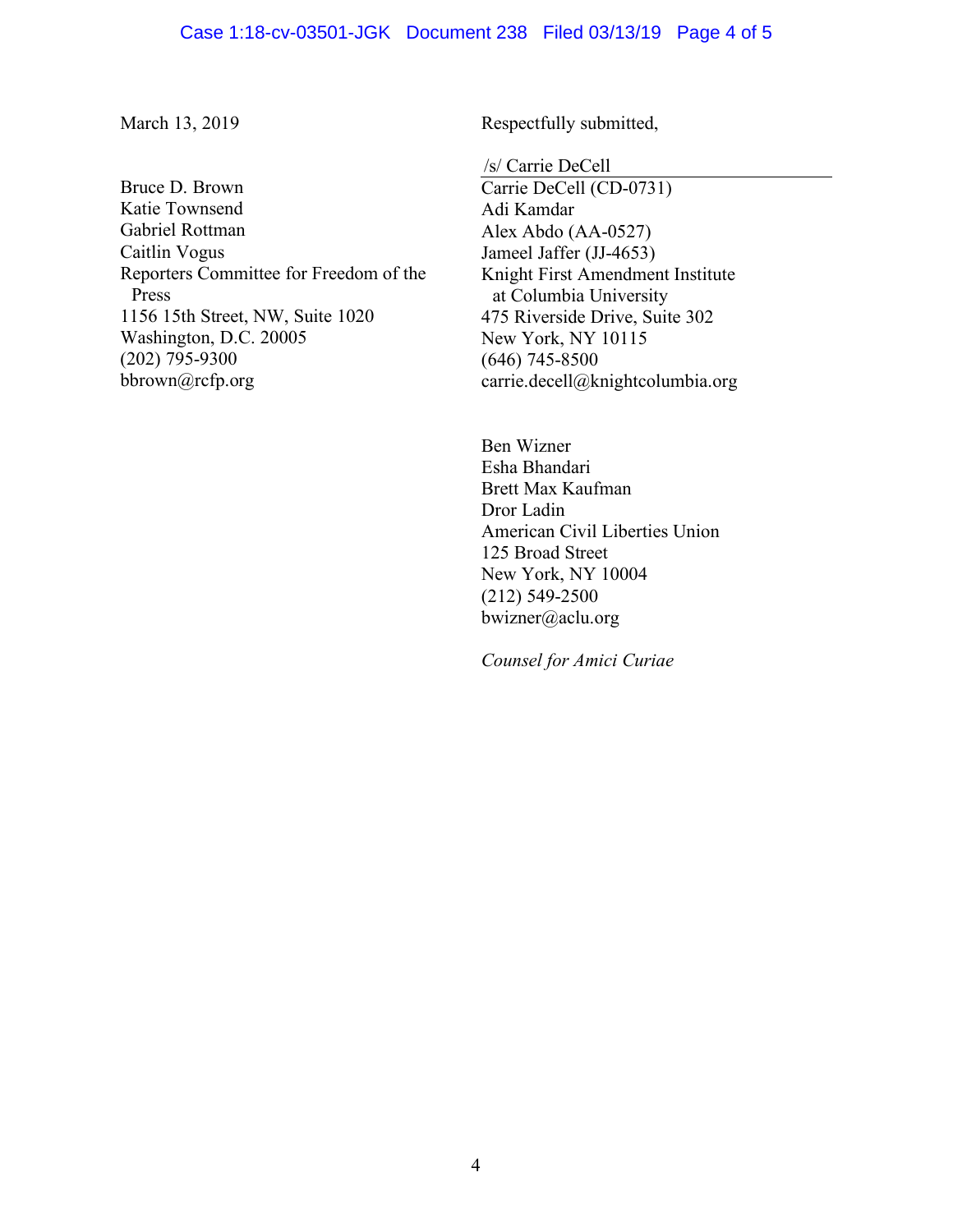# **CERTIFICATE OF SERVICE**

I hereby certify that on March 13, 2019, this document was filed through the Court's Electronic Case Filing (ECF) system and thus copies will be sent electronically to the registered participants as identified on the Notice of Electronic Filing (NEF).

> /s/ Carrie DeCell Carrie DeCell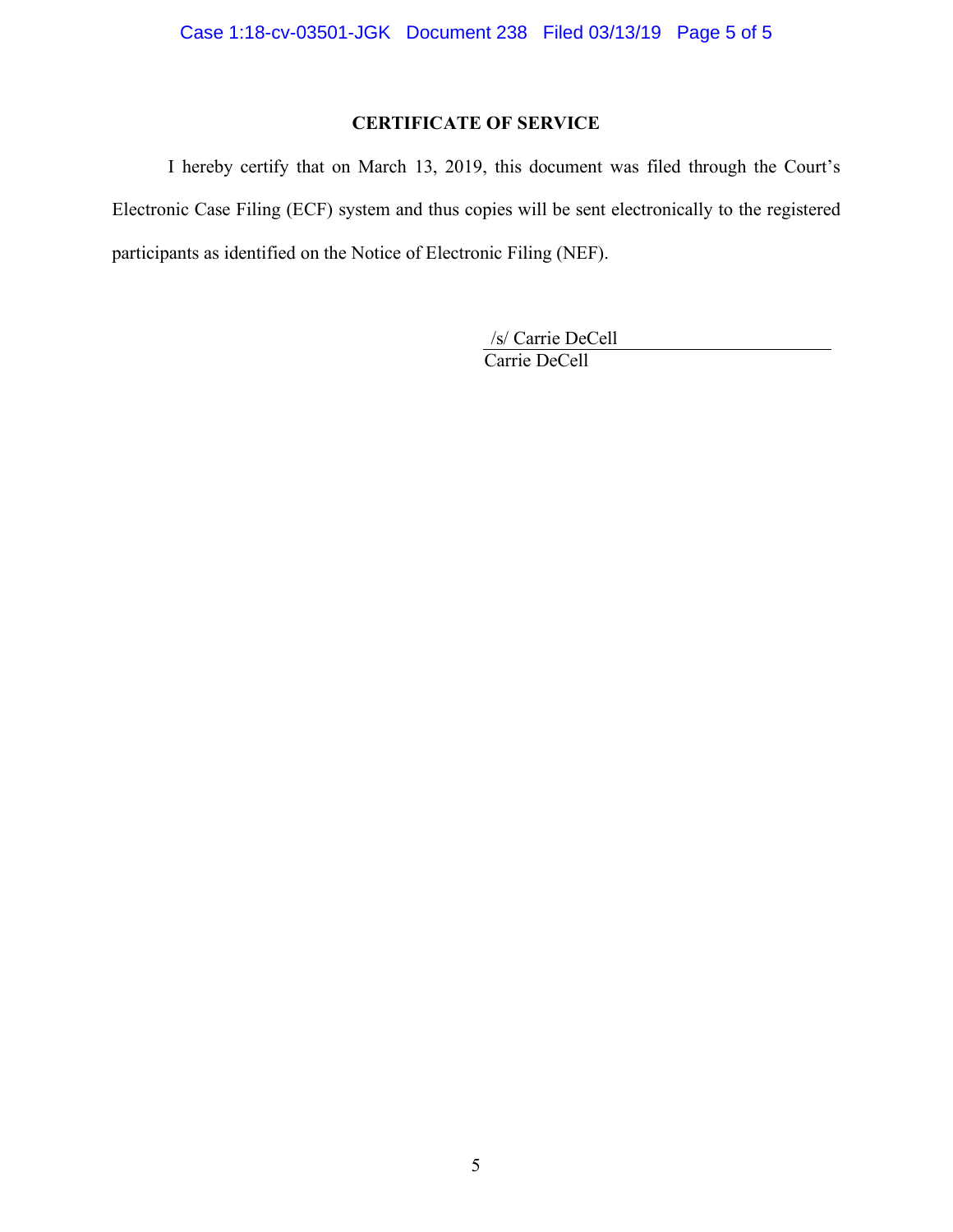## **UNITED STATES DISTRICT COURT SOUTHERN DISTRICT OF NEW YORK**

DEMOCRATIC NATIONAL COMMITTEE,

Plaintiff,

v.

THE RUSSIAN FEDERATION, *et al.*,

Defendants.

Civil Action No. 18-cv-03501-JGK

## **BRIEF OF AMICI CURIAE THE KNIGHT FIRST AMENDMENT INSTITUTE AT COLUMBIA UNIVERSITY, THE REPORTERS COMMITTEE FOR FREEDOM OF THE PRESS, AND THE AMERICAN CIVIL LIBERTIES UNION IN SUPPORT OF WIKILEAKS' MOTION TO DISMISS**

Bruce D. Brown Katie Townsend Gabriel Rottman Caitlin Vogus Reporters Committee for Freedom of the Press 1156 15th Street, NW, Suite 1020 Washington, D.C. 20005 (202) 795-9300 bbrown@rcfp.org

Carrie DeCell Adi Kamdar Alex Abdo Jameel Jaffer Knight First Amendment Institute at Columbia University 475 Riverside Drive, Suite 302 New York, NY 10115 (646) 745-8500 carrie.decell@knightcolumbia.org

Ben Wizner Esha Bhandari Brett Max Kaufman Dror Ladin American Civil Liberties Union 125 Broad Street New York, NY 10004 (212) 549-2500 bwizner@aclu.org

*Counsel for Amici Curiae*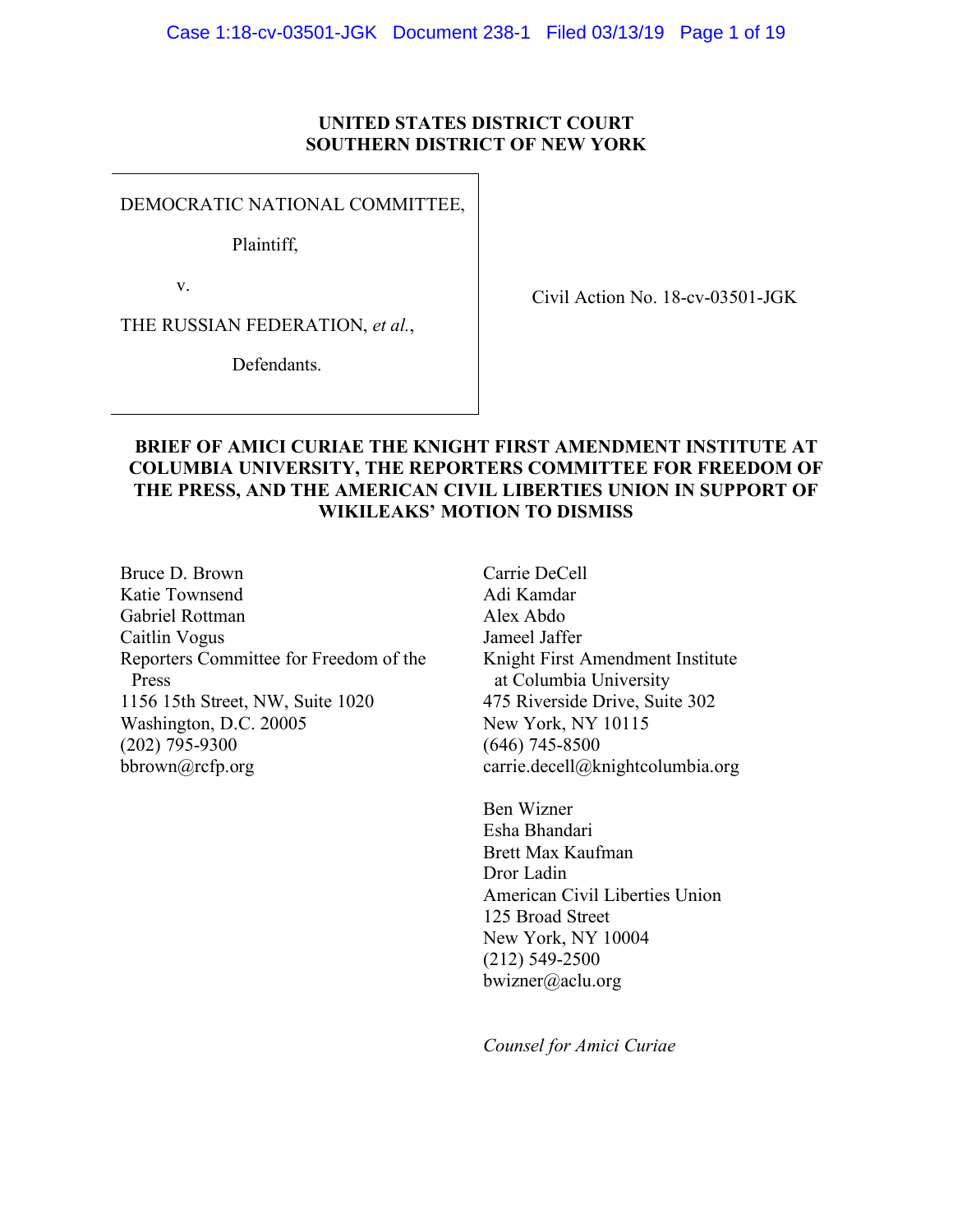# **TABLE OF CONTENTS**

| $\mathbf{I}$ . |                 | An act of publication that would otherwise be protected by the First<br>Amendment does not lose that protection simply because a source acquired |  |
|----------------|-----------------|--------------------------------------------------------------------------------------------------------------------------------------------------|--|
| II.            |                 | The press relies on this protection to inform the public about matters of public                                                                 |  |
|                | $A_{\cdot}$     |                                                                                                                                                  |  |
|                | <b>B.</b>       | Watergate, COINTELPRO, and the Church and Pike Committees9                                                                                       |  |
|                | $\mathcal{C}$ . | Reporting on corporate malfeasance and other non-national security                                                                               |  |
|                |                 |                                                                                                                                                  |  |
|                |                 |                                                                                                                                                  |  |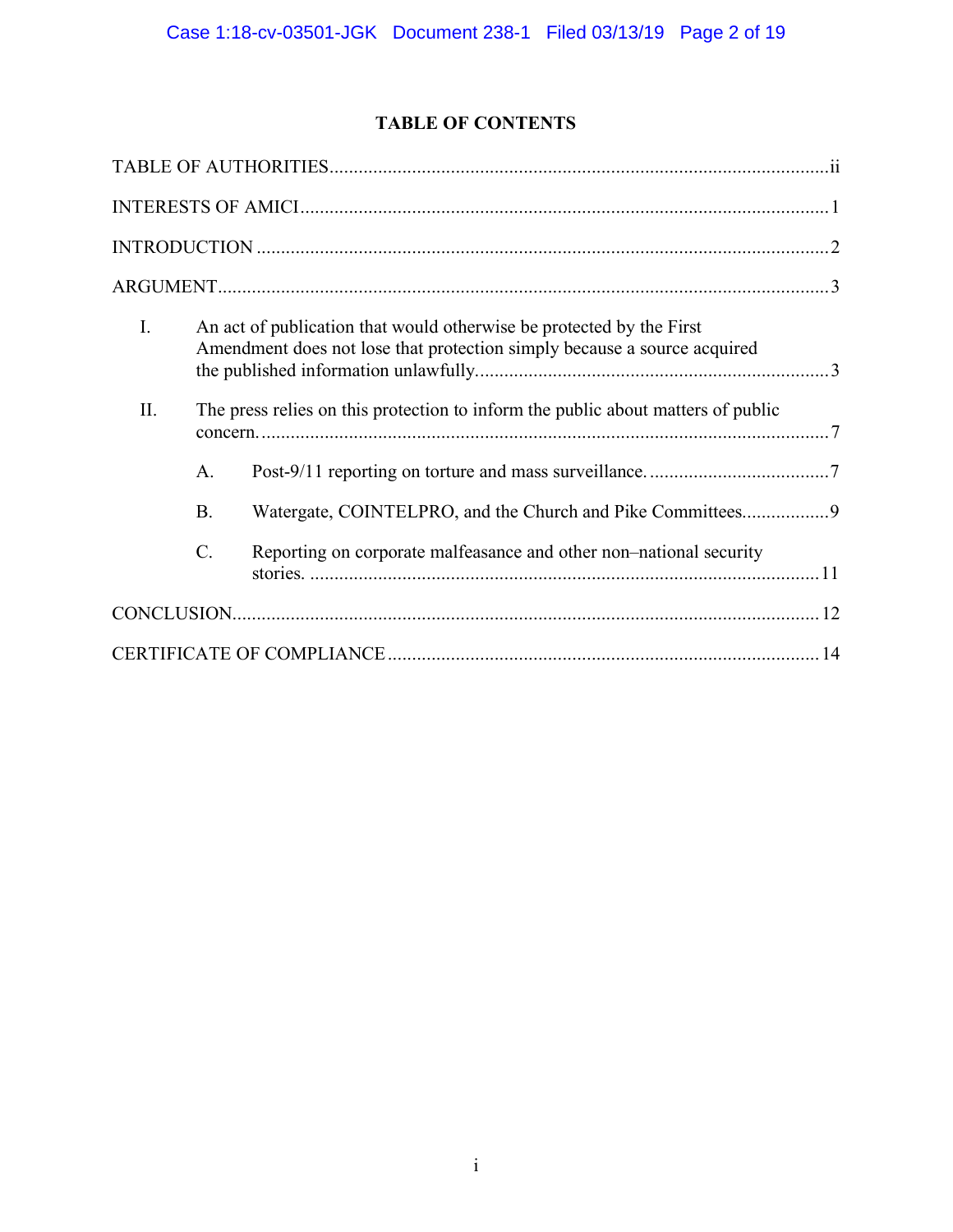# **TABLE OF AUTHORITIES**

# **Cases**

| <b>Statutes</b>                                                                                                                                            |  |
|------------------------------------------------------------------------------------------------------------------------------------------------------------|--|
|                                                                                                                                                            |  |
|                                                                                                                                                            |  |
| <b>Other Authorities</b>                                                                                                                                   |  |
| Betty Medsger, Remembering an Earlier Time When a Theft Unmasked<br>Government Surveillance, Wash. Post (Jan. 10, 2014), https://perma.cc/T85B-            |  |
| Brian Stelter, Stories About NSA Surveillance, Snowden Leaks Win Pulitzers for<br><i>Two News Groups, CNN (Apr. 15, 2014), https://perma.cc/EZ4P-MKS3 </i> |  |
| Charlie Savage, Whistle-Blower on N.S.A. Wiretapping Is Set To Keep Law                                                                                    |  |
| Dana Priest, CIA Holds Terror Suspects in Secret Prisons, Wash. Post (Nov. 2,                                                                              |  |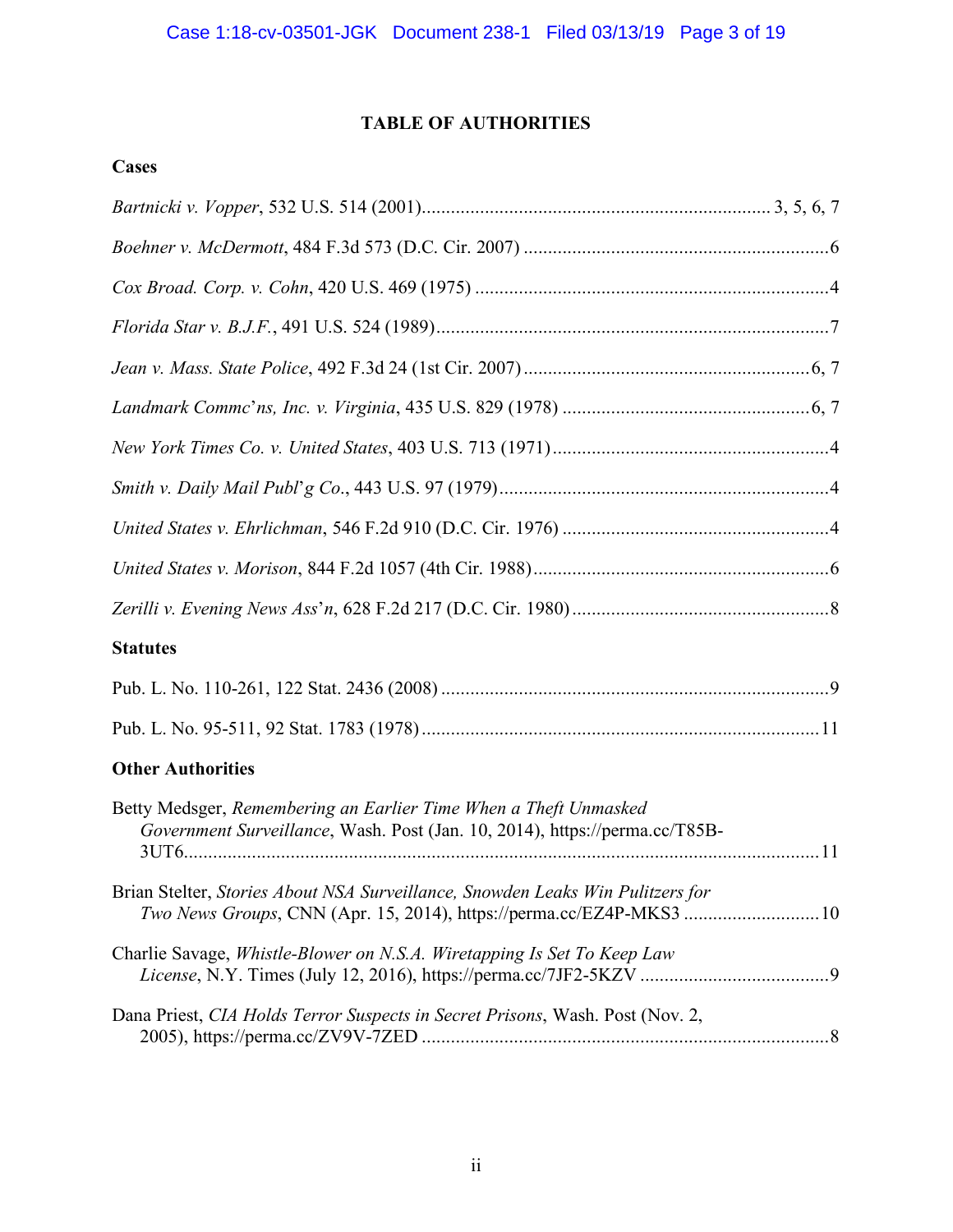# Case 1:18-cv-03501-JGK Document 238-1 Filed 03/13/19 Page 4 of 19

| .12 |
|-----|
|     |
|     |
|     |
| .10 |
|     |
|     |
|     |
|     |
|     |
|     |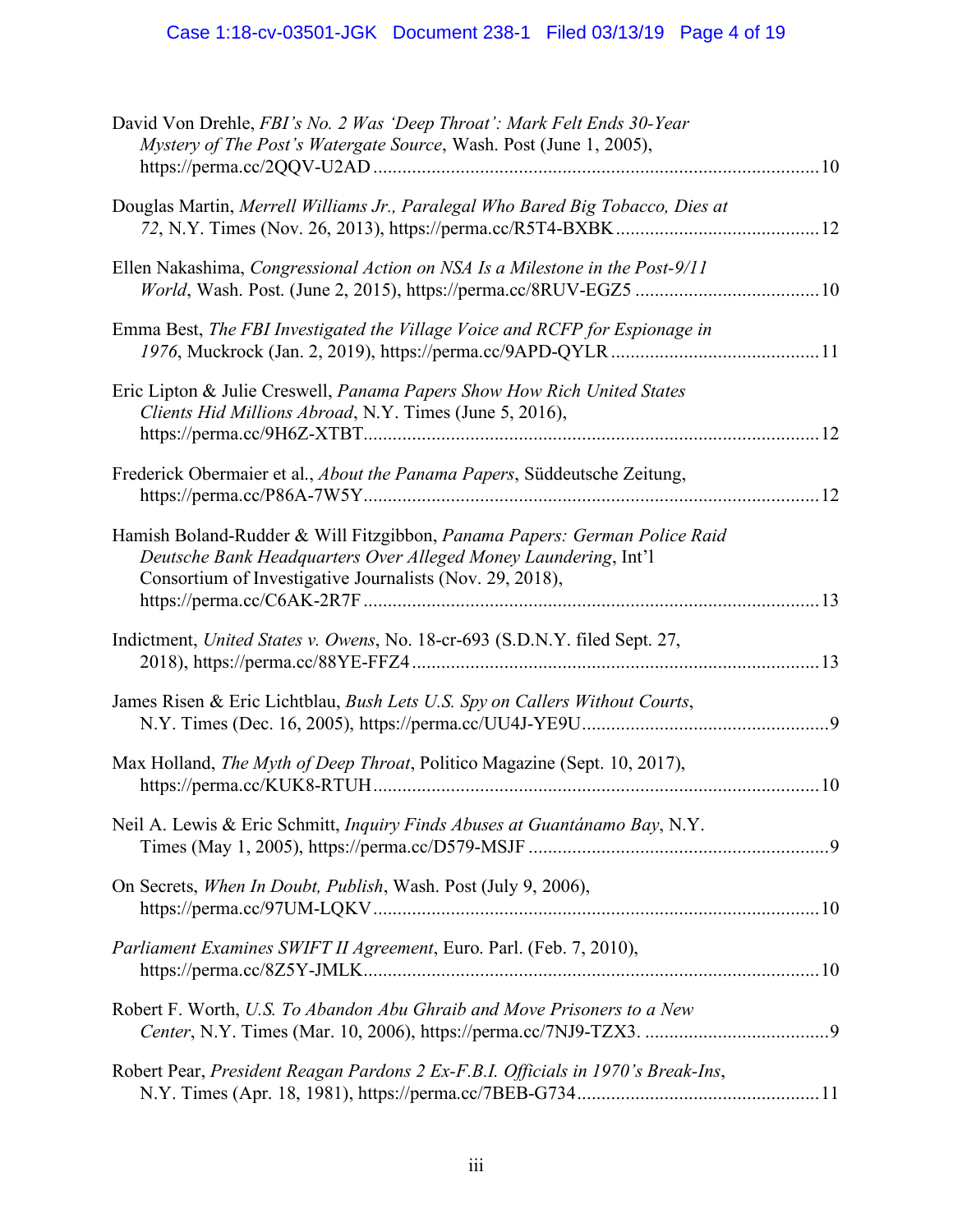| The Panama Papers: Exposing the Rogue Offshore Finance Industry, Int'l       |              |
|------------------------------------------------------------------------------|--------------|
| Consortium of Investigative Journalists, https://perma.cc/AX4W-ESPY 13       |              |
| Todd Richissin, <i>Soldiers' Warnings Ignored</i> , Balt. Sun (May 9, 2004), | $\mathbf{Q}$ |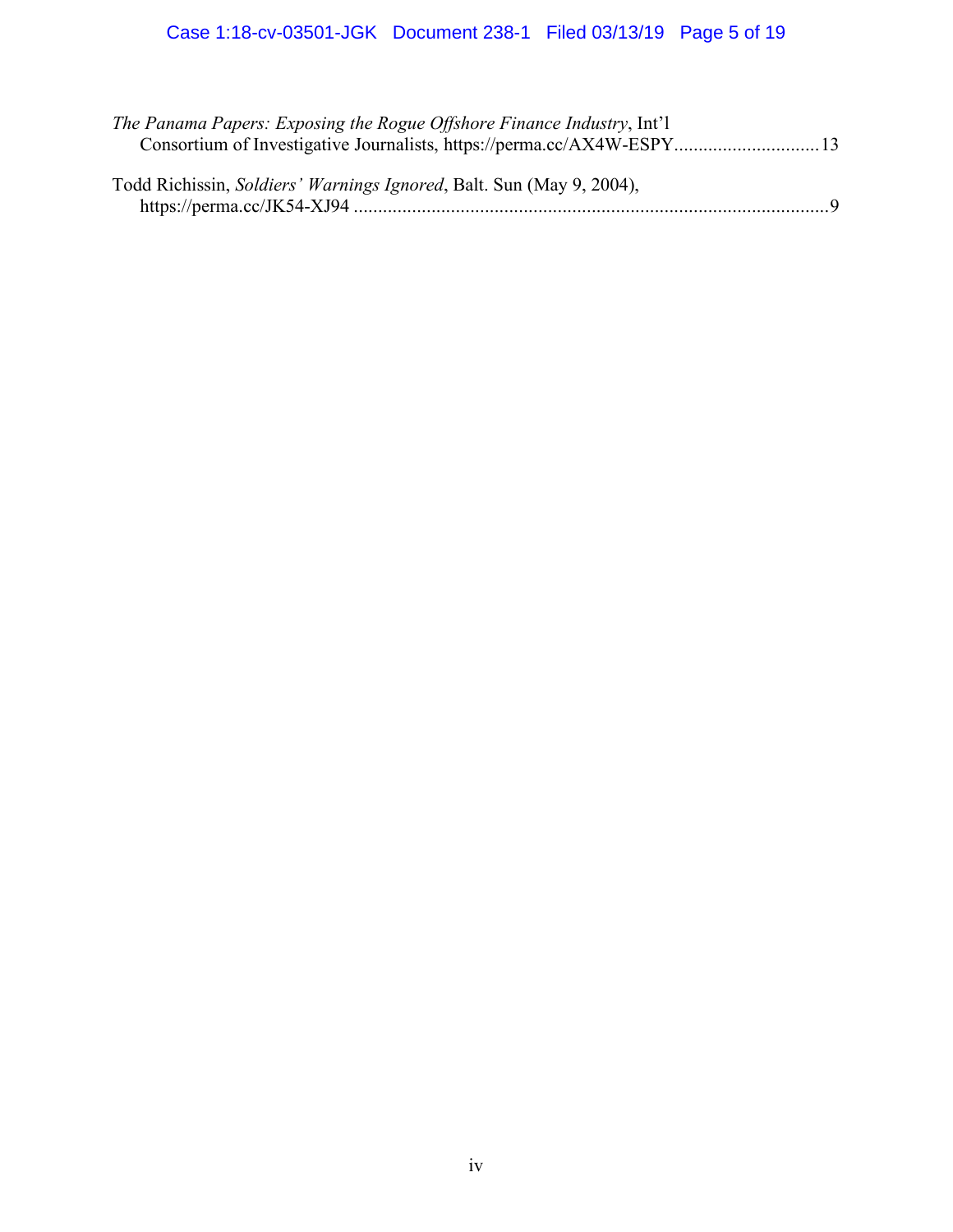#### **INTERESTS OF AMICI**

Amici are organizations with expertise in the First Amendment that seek to brief the Court on an important constitutional question raised by this case with significant implications for freedom of the press.

The Knight Institute is a non-partisan, not-for-profit organization that defends the freedoms of speech and the press in the digital age through strategic litigation, research, and public education. The Knight Institute aims to promote a system of free expression that is open and inclusive, that broadens and elevates public discourse, and that fosters creativity, accountability, and effective self-government. Since its founding in 2016, the Knight Institute has brought and participated as amicus in a number of cases, including cases in this Court, raising important First Amendment questions.

The Reporters Committee for Freedom of the Press is an unincorporated nonprofit association. The Reporters Committee was founded by leading journalists and media lawyers in 1970 when the nation's news media faced an unprecedented wave of government subpoenas forcing reporters to name confidential sources. Today, its attorneys provide pro bono legal representation, amicus curiae support, and other legal resources to protect First Amendment freedoms and the newsgathering rights of journalists.

The ACLU is a nationwide, nonprofit, nonpartisan organization with nearly 2 million members dedicated to defending the principles embodied in the Constitution and our nation's civil rights laws. For nearly a century, the ACLU has been at the forefront of efforts nationwide to protect the full array of civil rights and civil liberties. Since its founding in 1920, the ACLU has frequently appeared before this Court in First Amendment cases, both as direct counsel and as amicus curiae.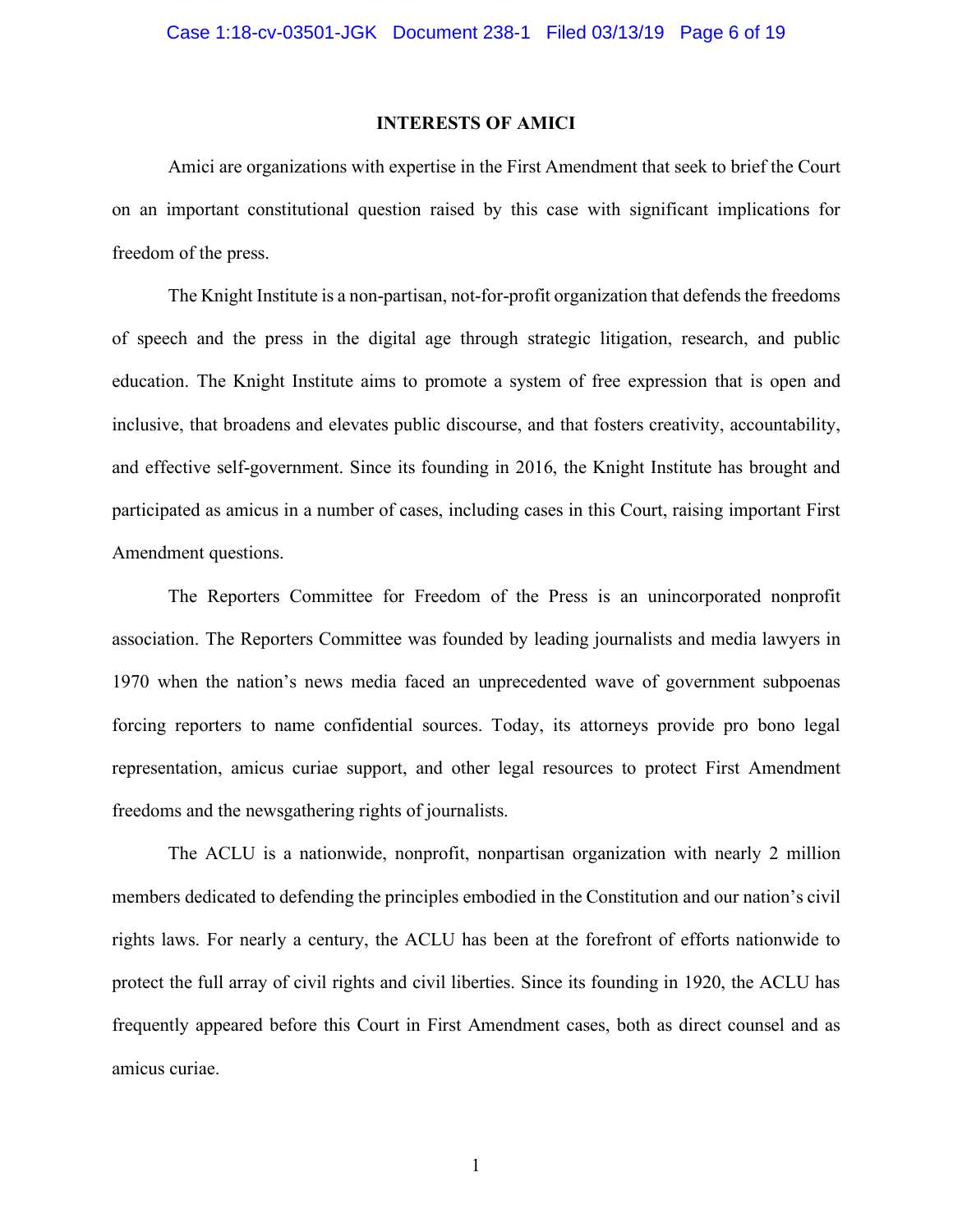#### **INTRODUCTION**

The Democratic National Committee's ("DNC") Second Amended Complaint alleges illegal activity carried out by more than a dozen individuals and entities in the lead-up to the 2016 presidential election. Collectively, the allegations describe a broad effort by the Russian government to interfere in the United States' democratic process. The gravamen of the charges against WikiLeaks, however, is that WikiLeaks publicly released documents that alleged Russian intelligence operatives stole from the  $DNC<sub>1</sub><sup>1</sup>$  and that WikiLeaks communicated with those operatives in the period between theft and publication about the delivery of the documents to WikiLeaks and the timing of their publication. <sup>2</sup> The DNC has not alleged that WikiLeaks was involved in the initial theft of the documents. WikiLeaks has moved to dismiss the DNC's charges, in part on First Amendment grounds. Amici write to emphasize one critical point in support of WikiLeaks' motion to dismiss: An act of publication that would otherwise be protected by the First Amendment does not lose that protection simply because a source acquired the published information unlawfully, or because the publishing party communicated with the source about the receipt or publication of that information.

In a series of cases over the last five decades, the Supreme Court has recognized broad protection for the publication of truthful information of public concern, and it has extended that protection to the publication of information that was acquired unlawfully in the first instance, so long as the publishing party was "not involved in the initial illegality." *Bartnicki v. Vopper*, 532 U.S. 514, 529 (2001). The press has relied on this protection to report on major stories—ranging

 <sup>1</sup> *See* Second Am. Compl. ¶¶ 19–22, 83, 126, 147, 156, 175, 203, 249, 253, 280–81, 287–88, 311–12, 332, 339, 358.

<sup>2</sup> *See id.* ¶¶ 17, 78, 126, 149, 150–51, 154, 282–83, 290, 306–07, 356–59, 371.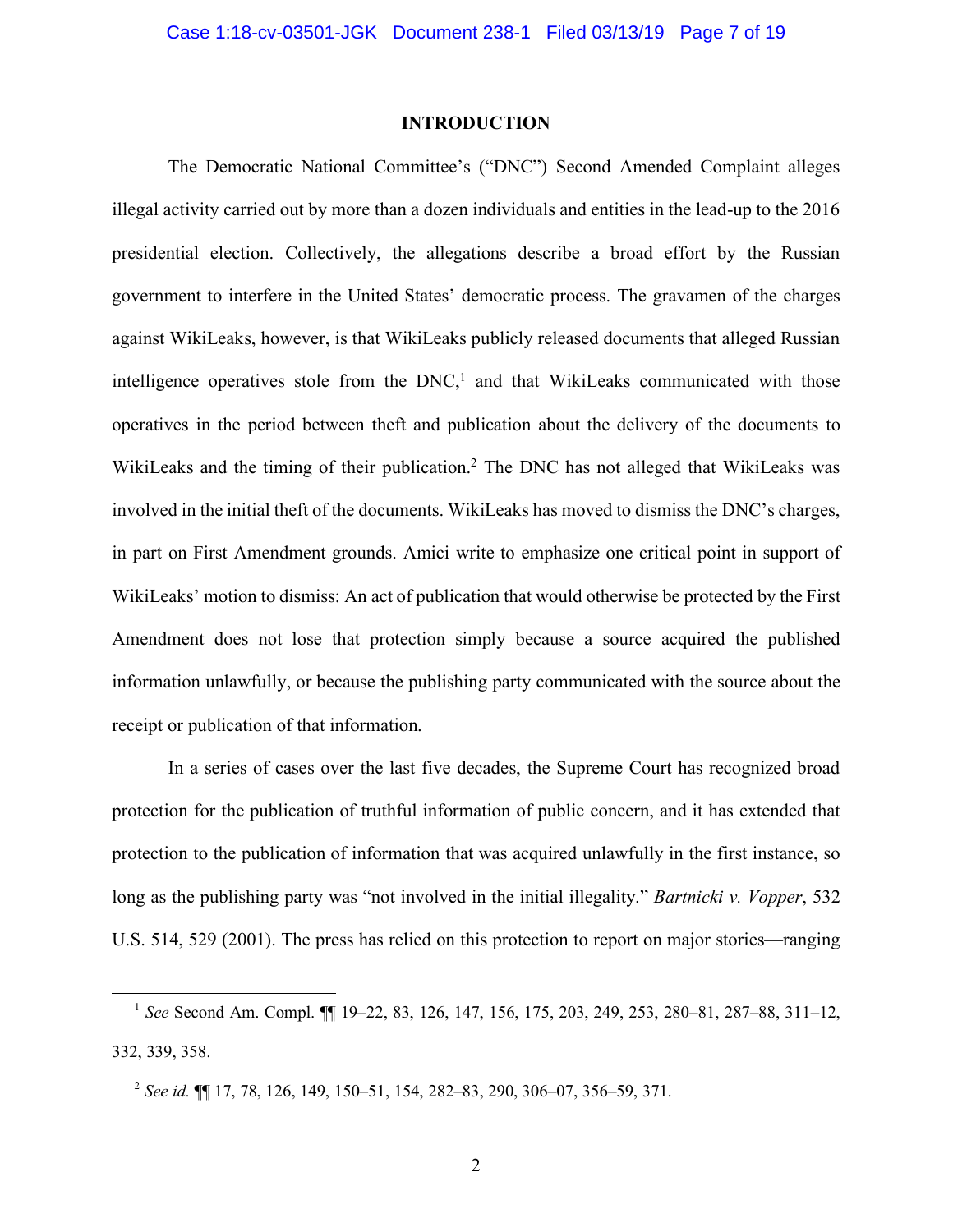from the Pentagon Papers to the Panama Papers—that inform the public and hold the powerful to account. A ruling that narrowed this protection could jeopardize the well-established legal framework that has made much important investigative and national security journalism possible.

#### **ARGUMENT**

## **I. An act of publication that would otherwise be protected by the First Amendment does not lose that protection simply because a source acquired the published information unlawfully.**

The First Amendment serves the public's interest in receiving the information necessary "to vote intelligently [and] to register opinions on the administration of government." *Cox Broad. Corp. v. Cohn*, 420 U.S. 469, 492 (1975). Accordingly, as the Supreme Court emphasized in *Smith v. Daily Mail Publishing Co.*, "state action to punish the publication of truthful information seldom can satisfy constitutional standards . . . absent a need to further a state interest of the highest order." 443 U.S. 97, 102–103 (1979). The Court has repeatedly held that the unlawful acquisition or release of information by a source does not vitiate First Amendment protection of the subsequent publication of that information by a party not involved in the initial illegality.

The Court embraced this principle most famously in the *Pentagon Papers* case. There, the government attempted to prevent two newspapers from publishing a top-secret study about the Vietnam War, which military analyst Daniel Ellsberg had copied and distributed without authorization. *See New York Times Co. v. United States*, 403 U.S. 713, 714 (1971) (per curiam); s*ee also United States v. Ehrlichman*, 546 F.2d 910, 914 (D.C. Cir. 1976). Notwithstanding the government's declared national security interest in preventing further disclosure of the classified documents, the Court held that the government could not constitutionally seek to enjoin the newspapers from publishing them. *See New York Times*, 403 U.S. at 714; *id.* at 728 (Stewart, J., concurring) ("[A]n enlightened citizenry" relies on "an informed and free press."). Although the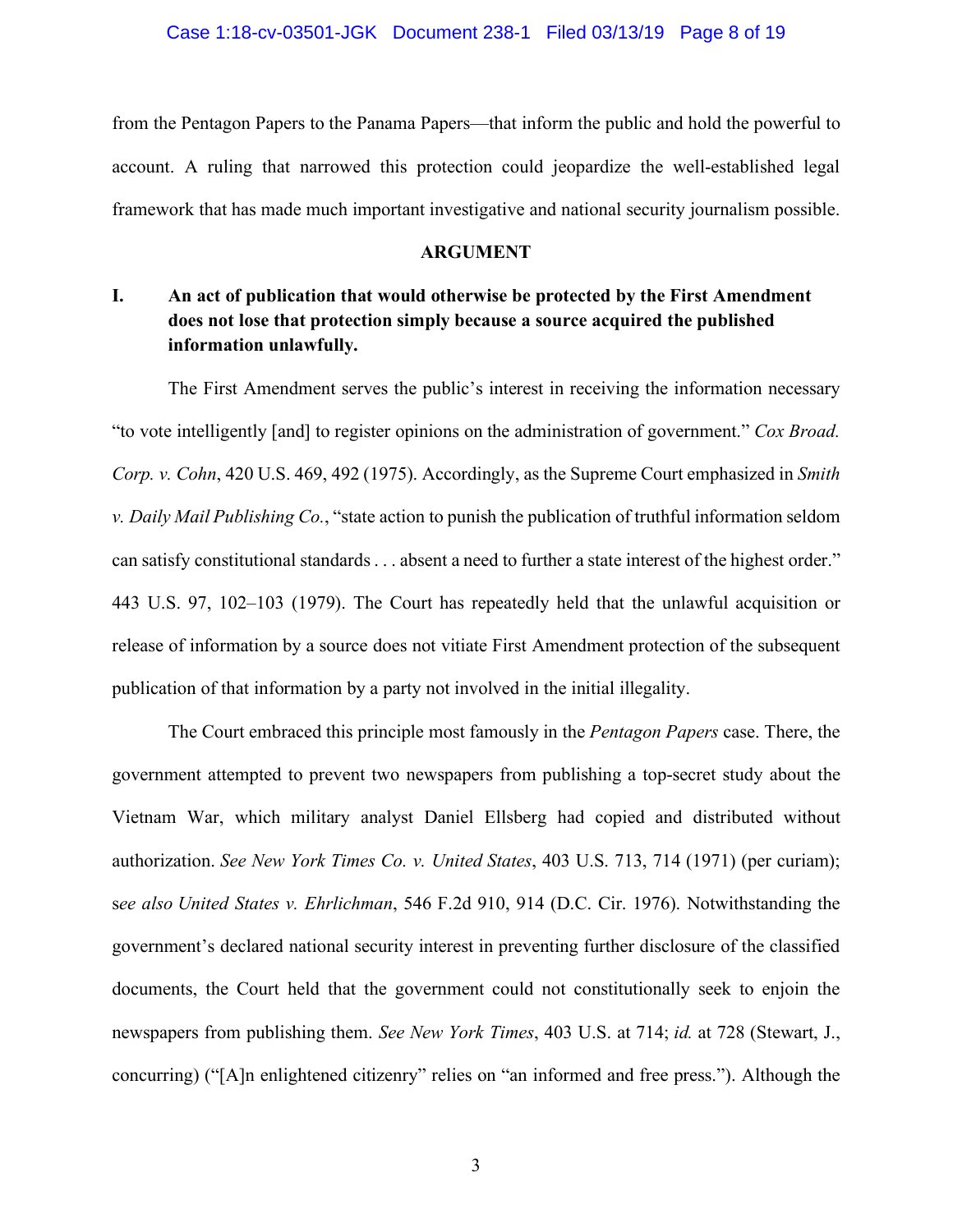#### Case 1:18-cv-03501-JGK Document 238-1 Filed 03/13/19 Page 9 of 19

*Pentagon Papers* case specifically addressed prior restraints on publication, the Supreme Court has characterized it broadly as having "upheld the right of the press to publish information of great public concern obtained from documents stolen by a third party." *Bartnicki*, 532 U.S. at 528.

The Supreme Court explicitly reaffirmed this right in *Bartnicki v. Vopper*. *See* 532 U.S. at 535. In that case, an unknown person had illegally intercepted a phone call between two union representatives and placed a tape recording of the call in the mailbox of Jack Yocum, the head of an organization opposed to the union's efforts. *Id.* at 518–19. Yocum gave the tape to Fred Vopper, a radio commentator and fellow union critic. *Id*. at 519. Vopper played the tape on his show, another radio station broadcast it, and a local newspaper published its contents. *Id.* The union representatives sued Yocum and those who broadcast and published the tape for violating federal and state wiretap laws, *id.* at 520, which prohibited the willful disclosure of the contents of a wire communication by someone who knew or had reason to know that the communication was unlawfully intercepted, *id.* at 524.

Though each defendant in *Bartnicki* had violated the wiretap laws, the Court concluded that the strong constitutional "interest in publishing matters of public importance" outweighed the privacy interests that would be served by enforcing the laws against the defendants. *Id.* at 534. Therefore, the Supreme Court held that the media defendants and Yocum did not lose First Amendment protection simply because the source had intercepted the communication unlawfully. As long as subsequent speakers were "not involved in the initial illegality," *id.* at 529, the Court explained, "a stranger's illegal conduct does not suffice to remove the First Amendment shield from speech about a matter of public concern," *id.* at 535.<sup>3</sup>

<sup>&</sup>lt;sup>3</sup> The laws at issue in *Bartnicki* did not prohibit the *receipt* of unlawfully intercepted information, but the same logic would have applied even if they had, because receipt is a necessary antecedent to publication.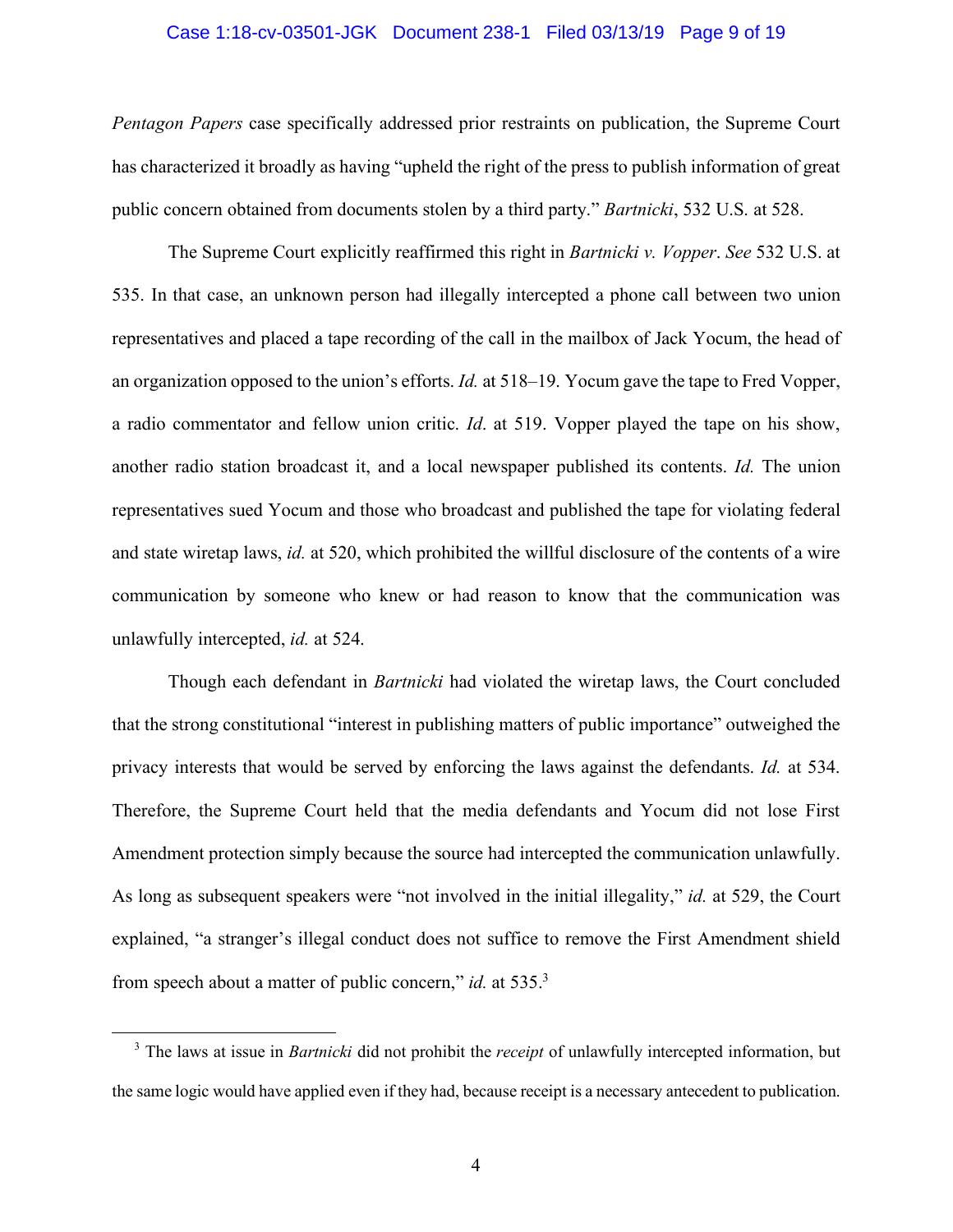#### Case 1:18-cv-03501-JGK Document 238-1 Filed 03/13/19 Page 10 of 19

Notably, the Supreme Court held that the First Amendment protected the broadcasts and publication in *Bartnicki* even though the defendants knew or should have known that the underlying phone call had been intercepted unlawfully. *See id.* at 517–18 (noting that defendants "did know—or at least had reason to know" that the communication was unlawfully intercepted); *see also Jean v. Mass. State Police*, 492 F.3d 24, 32 (1st Cir. 2007) (noting that website operator "disclosed to others the contents of an oral communication that she knew had been recorded illegally"); *Boehner v. McDermott*, 484 F.3d 573, 585 (D.C. Cir. 2007) (Sentelle, J., dissenting) (noting, in a section joined by a majority of the *en banc* panel, a "lack of constitutional significance of the communicator's knowledge that the interception had been unlawfully conducted"). Moreover, although the defendants in *Bartnicki* did not know the identity of their source, the Court's holding makes clear that they would not have lost First Amendment protection even if they did. *See Bartnicki*, 532 U.S. at 520–30; *see also Jean*, 492 F.3d at 30 ("[W]here, as here, the identity of the interceptor is known, there is even less justification for punishing a subsequent publisher than there was in *Bartnicki*.").

*Bartnicki* joins other cases in which the Supreme Court has recognized constitutional protection for the publication of information despite a source's illegal conduct. In *Landmark Communications, Inc. v. Virginia*, for example, the Court held that the First Amendment protected the publication of the name of a state judge undergoing a disciplinary investigation, despite a statute that criminalized the disclosure. 435 U.S. 829, 831 (1978). Both the newspaper and its unknown sources had violated the law in disclosing the judge's name, but the Court concluded that

 $\overline{a}$ 

*See, e.g.*, *United States v. Morison*, 844 F.2d 1057, 1080–85 (4th Cir. 1988) (Wilkinson, J., concurring) (emphasizing that the Espionage Act, which prohibits the receipt of confidential information, would likely not apply to press organizations that receive classified material).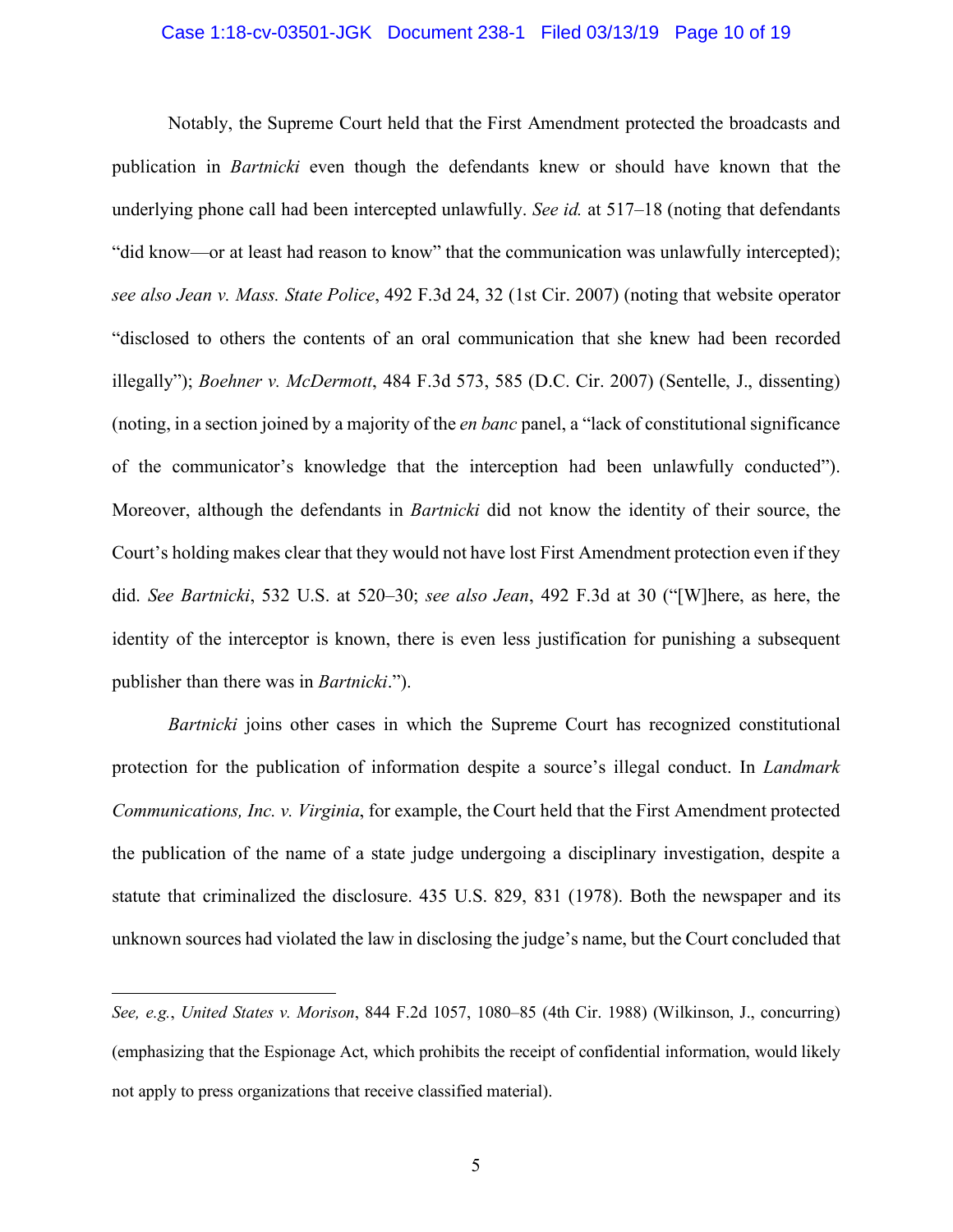#### Case 1:18-cv-03501-JGK Document 238-1 Filed 03/13/19 Page 11 of 19

the newspaper could not be held liable because the information was of public concern and the newspaper was not involved in the initial unlawful acquisition of that information. *See id.* at 837– 39. In *Florida Star v. B.J.F.*, the Court held that the First Amendment protected a newspaper's publication of a rape victim's name, which a sheriff's department had posted publicly in its press room. 491 U.S. 524, 527 (1989). Both the department and the newspaper had violated a statutory prohibition on the disclosure of the names of rape victims, *id.* at 536, but the Court concluded that the newspaper could not be held liable for its publication of the unlawfully released information, *id.* at 541. Thus, the Supreme Court has repeatedly held that the First Amendment protects the right to publish information of public concern despite a "defect in [the] chain" from source to publication. *Bartnicki*, 532 U.S at 528 (citation omitted).

Courts have explicitly rejected efforts to circumvent this First Amendment protection by plaintiffs seeking to attach liability not directly to the publication of unlawfully acquired information, but to communication with its source. Mere communication with a source of unlawfully acquired information does not amount to a constitutionally punishable conspiracy, courts have held, so long as the publishing party was "not involved in the initial illegality." *Bartnicki*, 532 U.S. at 529. In *Jean v. Massachusetts State Police*, for instance, political activist Mary Jean posted on her personal website an illegally recorded video of police officers conducting a warrantless search of a house. 492 F.3d at 25. Attempting to distinguish *Bartnicki*, the police officers argued that Jean was in "active collaboration" with the source of the unlawfully acquired information, because her communication with the source and knowledge of the video's illegality amounted to a violation of a conspiracy provision in Massachusetts' wiretap law. *Id.* at 30–31. Applying *Bartnicki*, the First Circuit considered Jean's "active" collaboration with her source irrelevant and held that the wiretap statute and its conspiracy provision, as applied, ran afoul of the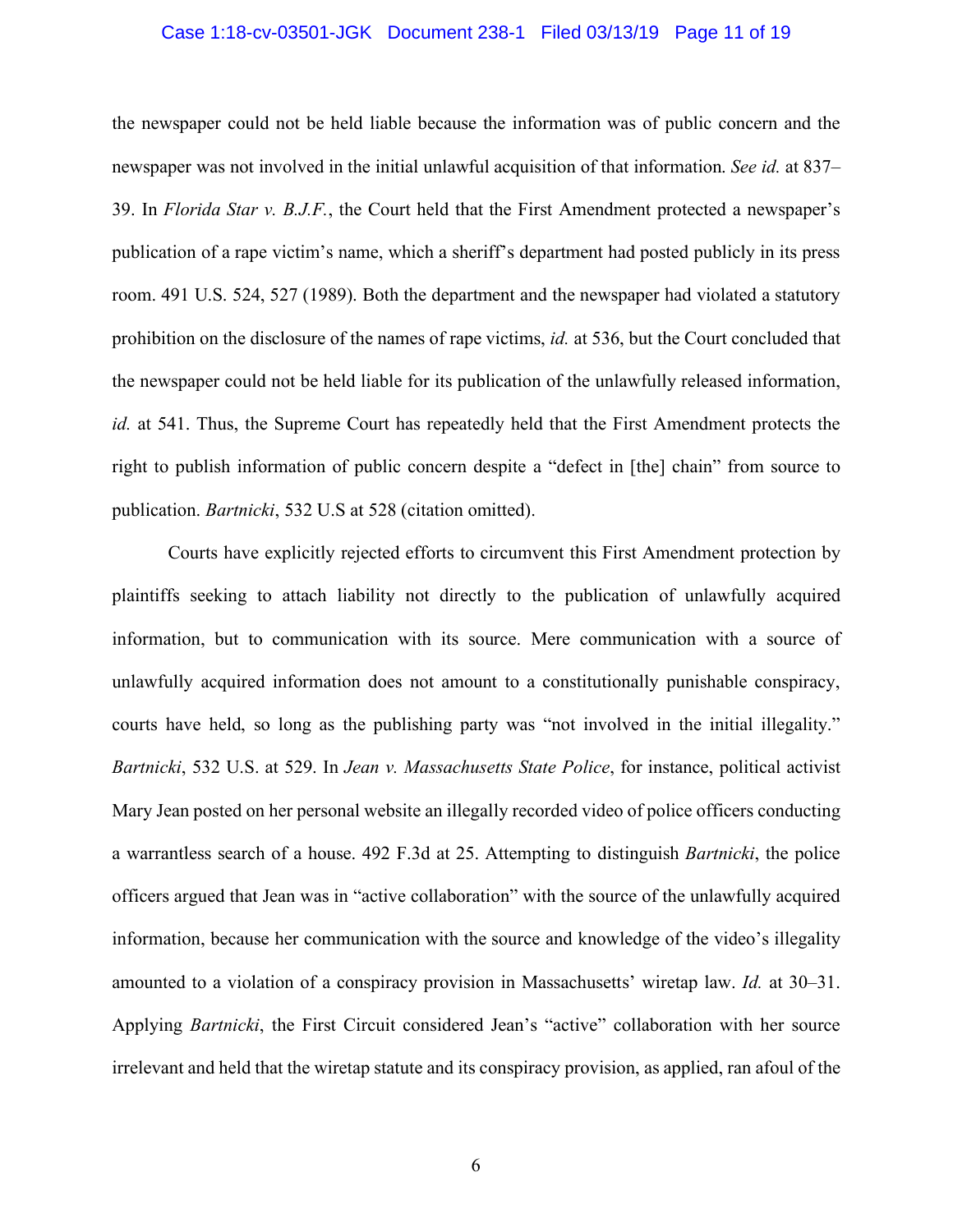#### Case 1:18-cv-03501-JGK Document 238-1 Filed 03/13/19 Page 12 of 19

First Amendment. *Id*. at 31–32. Similarly, in *Zerilli v. Evening News Association*, the plaintiffs alleged that federal officials had unlawfully intercepted their communications and that the *Detroit News* had conspired with the officials to receive and publish those communications. 628 F.2d 217, 219 (D.C. Cir. 1980). The D.C. Circuit affirmed dismissal of the claim against the newspaper, in part because "finding the newspaper liable [for conspiracy] in the present case would amount to holding a newspaper liable in damages for uncovering and publishing information that it deems newsworthy. The values served by a free and vigilant press militate against such a result." *Id.* at 224.

## **II. The press relies on this protection to inform the public about matters of public concern.**

The First Amendment protection described above helps to ensure that the public obtains the information it needs to understand and evaluate government policy and to hold the powerful accountable for their actions. This protection has been crucial to the ability of the press to inform the public about matters of public concern. Without it, era-defining stories about Watergate, the Vietnam War, post-9/11 counterterrorism policy, and recent global financial scandals might never have been written.

#### **A. Post-9/11 reporting on torture and mass surveillance.**

Numerous major revelations of illegal or potentially illegal U.S. government conduct following the terrorist attacks of September 11, 2001, were based on information from sources who may have violated the law in disclosing government secrets.

**Torture**: Much of the initial reporting around torture, both at the military prison at Abu Ghraib in the Iraq War and as part of the CIA's "enhanced interrogation" program, relied on anonymous sources disclosing highly classified information. *See, e.g.*, Dana Priest, *CIA Holds Terror Suspects in Secret Prisons*, Wash. Post (Nov. 2, 2005), https://perma.cc/ZV9V-7ZED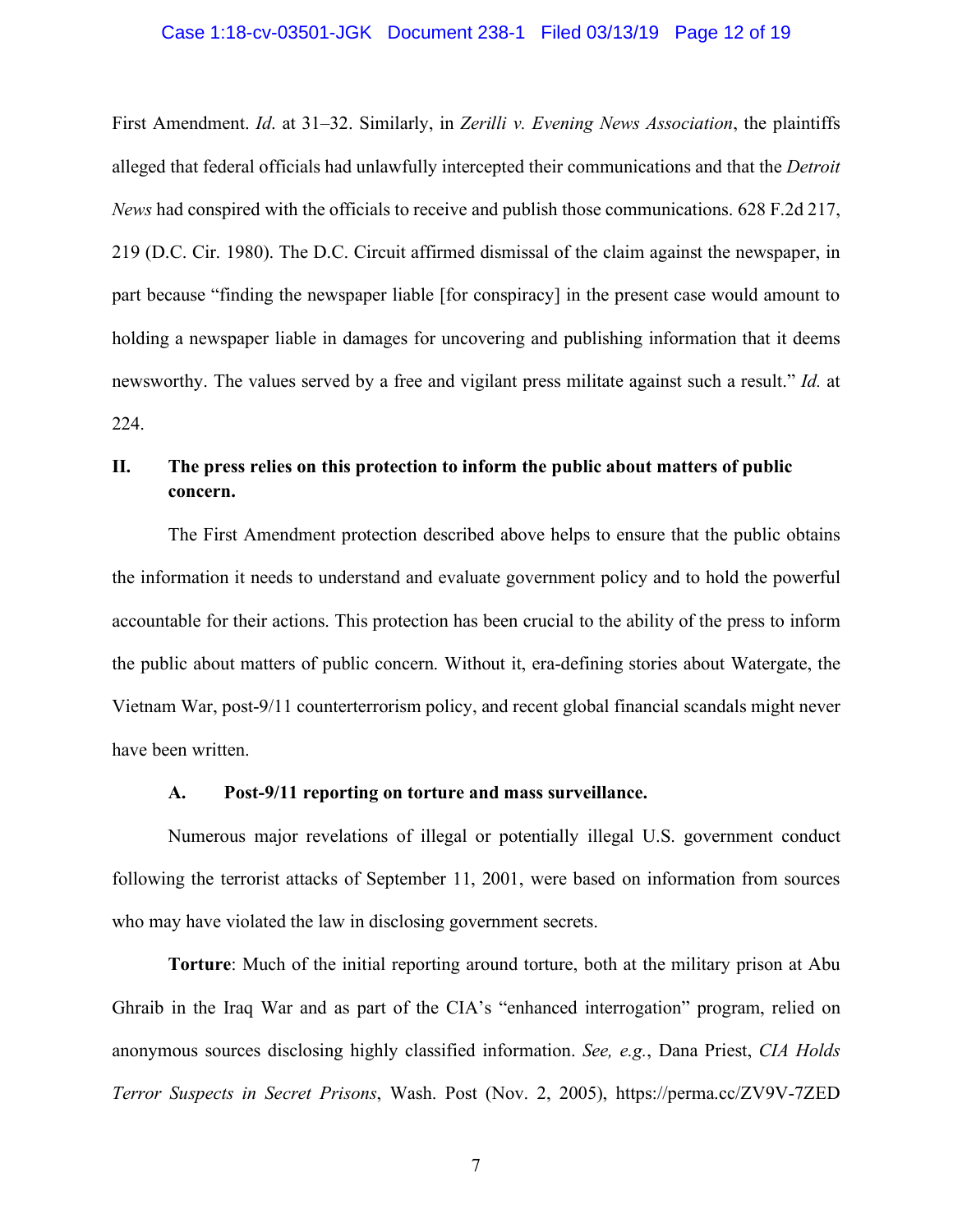#### Case 1:18-cv-03501-JGK Document 238-1 Filed 03/13/19 Page 13 of 19

(revealing existence and locations of CIA "black site" prisons); Neil A. Lewis & Eric Schmitt, *Inquiry Finds Abuses at Guantánamo Bay*, N.Y. Times (May 1, 2005), https://perma.cc/D579- MSJF (reporting on internal Pentagon inquiry prompted by public release of FBI memorandums expressing concern with interrogation tactics); Todd Richissin, *Soldiers' Warnings Ignored*, Balt. Sun (May 9, 2004), https://perma.cc/JK54-XJ94 (detailing prisoner abuse at Abu Ghraib disclosed by two anonymous Army whistleblowers). This reporting prompted congressional and military investigations, military prosecutions, and the closure of the Abu Ghraib prison. *See* Robert F. Worth, *U.S. To Abandon Abu Ghraib and Move Prisoners to a New Center*, N.Y. Times (Mar. 10, 2006), https://perma.cc/7NJ9-TZX3.

**Warrantless Wiretapping**: In 2005, *New York Times* reporters James Risen and Eric Lichtblau disclosed the existence of what the George W. Bush administration called the "Terrorist Surveillance Program," under which the National Security Agency ("NSA") wiretapped communications between U.S. persons and non-U.S. persons overseas without a warrant and mistakenly swept in purely domestic communications. James Risen & Eric Lichtblau, *Bush Lets U.S. Spy on Callers Without Courts*, N.Y. Times (Dec. 16, 2005), https://perma.cc/UU4J-YE9U. The article, based in part on an anonymous tip by a Justice Department lawyer later identified as Thomas Tamm, won a Pulitzer Prize and led to extensive public debate over the program. *See*  Charlie Savage, *Whistle-Blower on N.S.A. Wiretapping Is Set To Keep Law License*, N.Y. Times (July 12, 2016), https://perma.cc/7JF2-5KZV. It also led Congress to amend the Foreign Intelligence Surveillance Act ("FISA"). Pub. L. No. 110-261, 122 Stat. 2436 (2008).

**Mass Surveillance**: Groundbreaking stories about the NSA's secret surveillance programs—stories that earned the *Guardian* and the *Washington Post* the Pulitzer Prize for public service—were based on documents leaked by former government contractor Edward Snowden.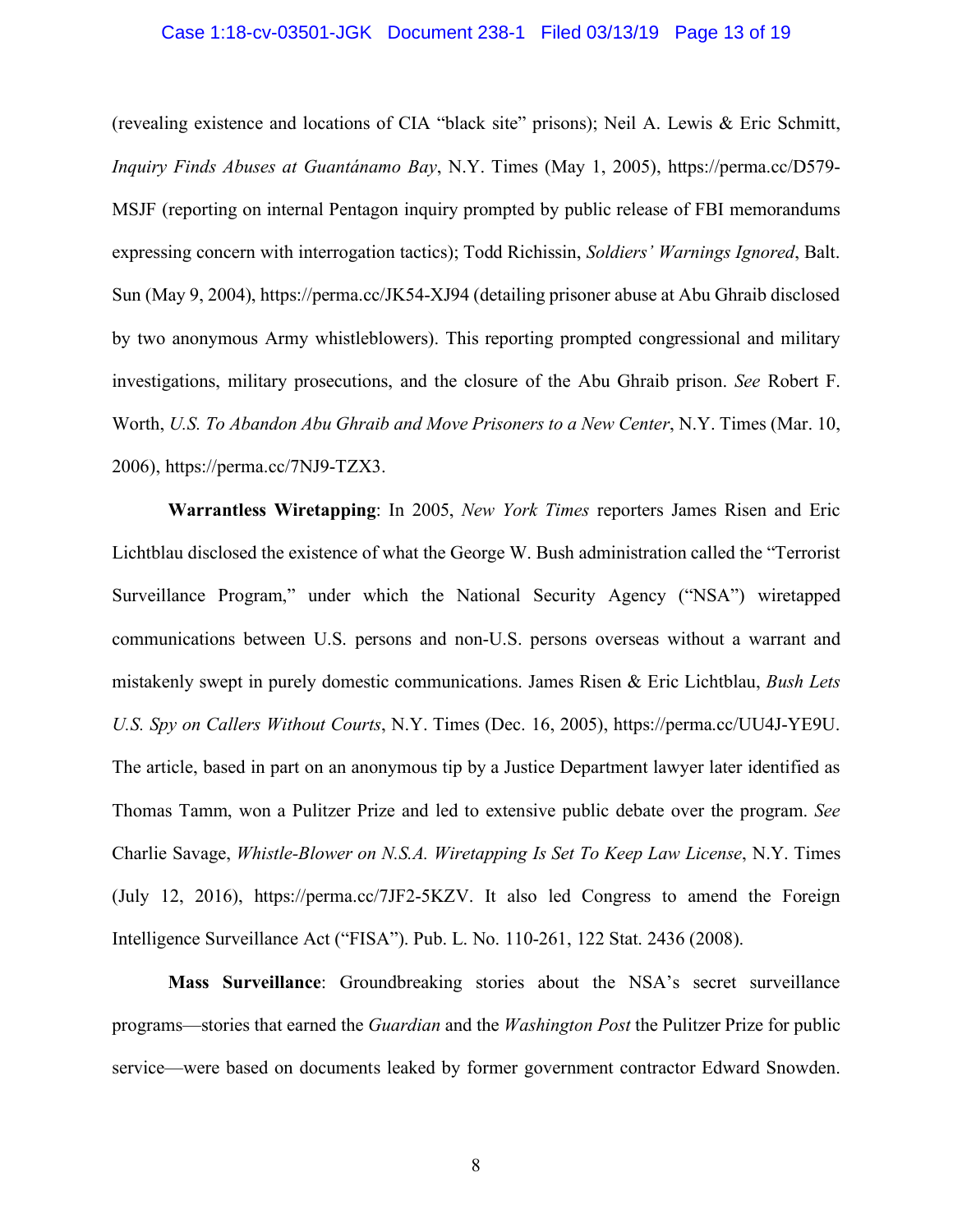#### Case 1:18-cv-03501-JGK Document 238-1 Filed 03/13/19 Page 14 of 19

Brian Stelter, *Stories About NSA Surveillance, Snowden Leaks Win Pulitzers for Two News Groups*, CNN (Apr. 15, 2014), https://perma.cc/EZ4P-MKS3. This reporting informed the public about the excesses and inadequate oversight of U.S. surveillance, leading to worldwide debate and legislative reforms. *See* Ellen Nakashima, *Congressional Action on NSA Is a Milestone in the Post-9/11 World*, Wash. Post. (June 2, 2015), https://perma.cc/8RUV-EGZ5 (discussing enactment of the USA Freedom Act, Pub. L. No. 114-23, 129 Stat. 268 (2015)).

**Financial Surveillance**: In June 2006, numerous outlets revealed the existence of the CIArun "Terrorist Finance Tracking Program," which collected records en masse from a Belgian cooperative, known as SWIFT, that facilitates international financial transactions. Although elements of the program had been reported years before, the disclosure led to a renegotiated agreement with the cooperative and extensive public debate about the propriety of the reporting itself. *See, e.g.*, On Secrets, *When in Doubt, Publish*, Wash. Post (July 9, 2006), https://perma.cc/97UM-LQKV; *Parliament Examines SWIFT II Agreement*, Euro. Parl. (Feb. 7, 2010), https://perma.cc/8Z5Y-JMLK.

#### **B. Watergate, COINTELPRO, and the Church and Pike Committees.**

Much of the reporting that ultimately led to President Richard Nixon's resignation in the Watergate scandal also relied on anonymous sources disclosing government secrets. *See* David Von Drehle, *FBI's No. 2 Was 'Deep Throat': Mark Felt Ends 30-Year Mystery of The Post's Watergate Source*, Wash. Post (June 1, 2005), https://perma.cc/2QQV-U2AD. Mark Felt, deputy director of the FBI and the most famous Watergate secret source, known as "Deep Throat," took extensive precautions to hide his identity precisely because the leaks were under criminal investigation. *Id.*; *see* Max Holland, *The Myth of Deep Throat*, Politico Magazine (Sept. 10, 2017), https://perma.cc/KUK8-RTUH.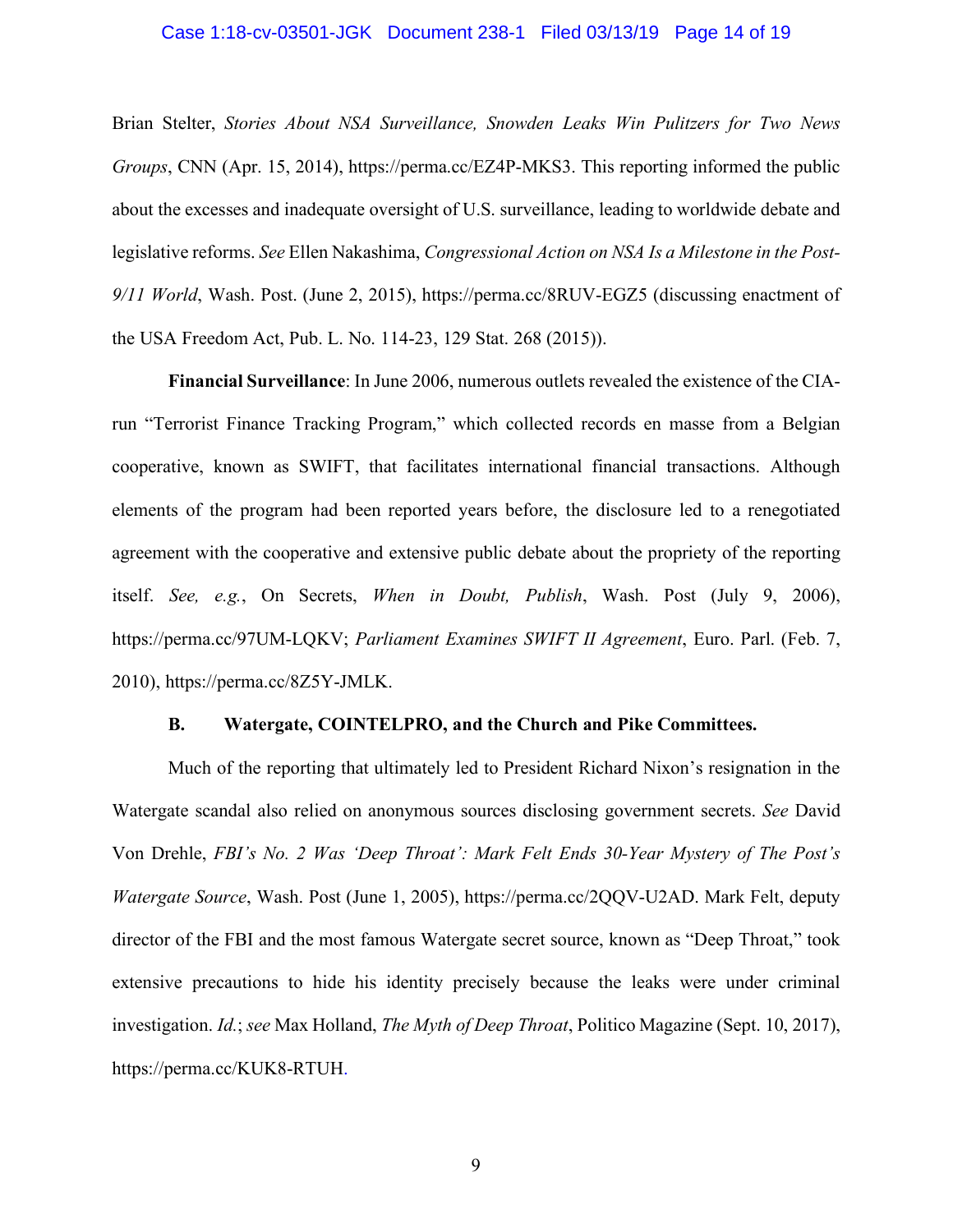#### Case 1:18-cv-03501-JGK Document 238-1 Filed 03/13/19 Page 15 of 19

Ironically, Felt himself was convicted, and later pardoned, for ordering illegal "black bag" searches as part of COINTELPRO, a secret FBI program that the press only discovered after receiving FBI files that had been acquired illegally by a source. *See* Robert Pear, *President Reagan Pardons 2 Ex-F.B.I. Officials in 1970's Break-Ins*, N.Y. Times (Apr. 18, 1981), https://perma.cc/7BEB-G734. Short for "counter-intelligence program," COINTELPRO was an illegal surveillance and harassment operation targeted at political activists and dissidents during the late 1960s and early 1970s. It came to light only after an activist group called the "Citizens' Commission to Investigate the FBI" physically broke into an FBI office and stole files in 1971. *See* Betty Medsger, *Remembering an Earlier Time When a Theft Unmasked Government Surveillance*, Wash. Post (Jan. 10, 2014), https://perma.cc/T85B-3UT6.

The COINTELPRO break-in and disclosure in part led to watershed congressional investigations into civil liberties abuses by intelligence agencies during the Cold War; the creation of dedicated intelligence oversight committees in the House of Representatives and Senate; and the passage of FISA, which, for the first time, created a statutory framework for court review of national security surveillance. Pub. L. No. 95-511, 92 Stat. 1783 (1978).

Indeed, the sealed findings of one of those investigative committees, chaired by Representative Otis Pike, were made public only after they were leaked to CBS correspondent Daniel Schorr, who gave them to the *Village Voice* to publish. Recently disclosed documents suggest that amicus Reporters Committee, to which Schorr donated any proceeds from the publication of the Pike Committee report, may itself have been investigated by the FBI for espionage. *See* Emma Best, *The FBI Investigated the Village Voice and RCFP for Espionage in 1976*, Muckrock (Jan. 2, 2019), https://perma.cc/9APD-QYLR.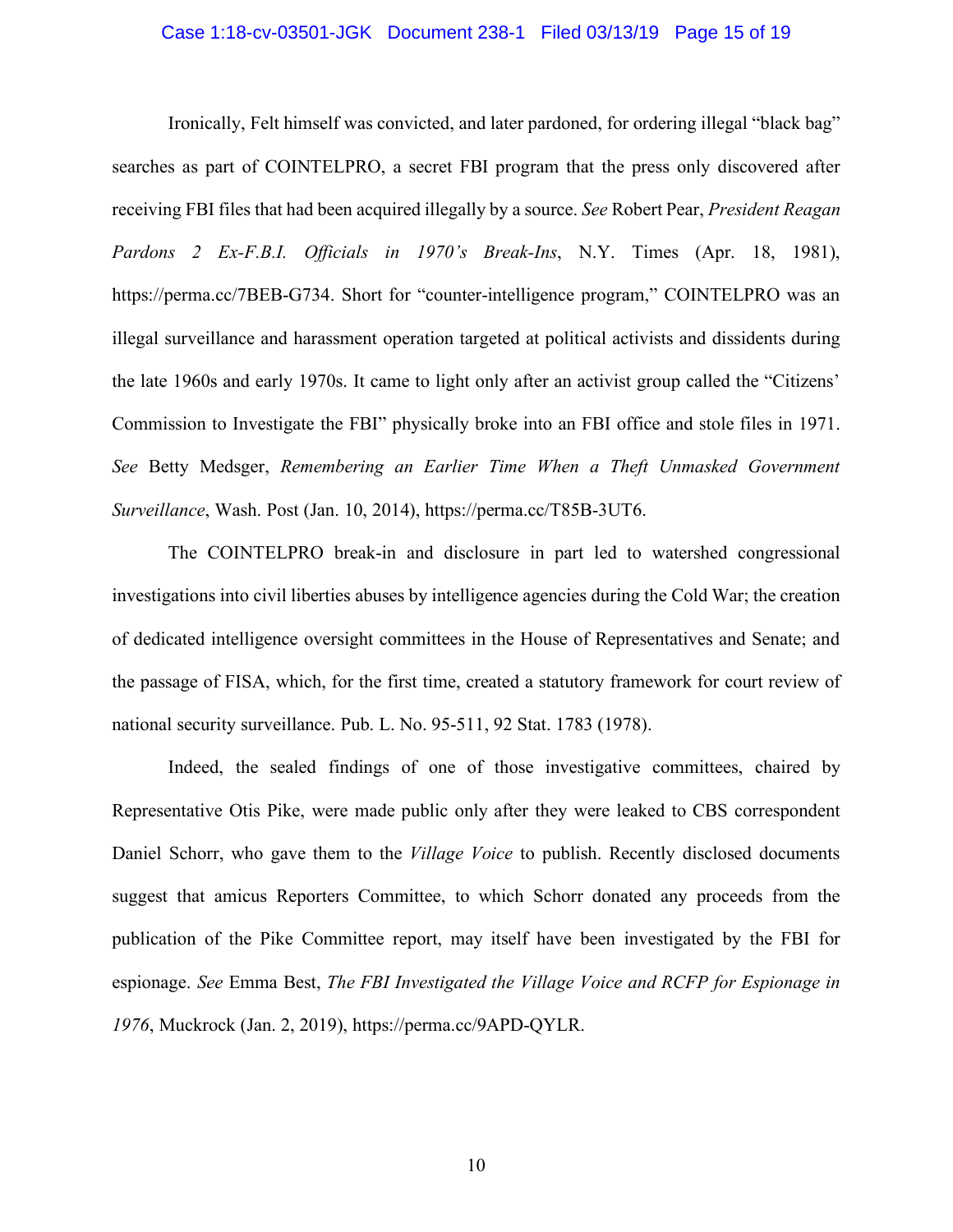## **C. Reporting on corporate malfeasance and other non–national security stories.**

Though there are myriad other examples of illegally acquired or disclosed material forming the basis for national security reporting in the public interest—including the aforementioned Pentagon Papers—reliance on material that sources may have illegally acquired is not limited to the national security context.

For example, in the 1990s, the \$246 billion settlement of a lawsuit brought by dozens of states against the four largest American tobacco companies for misrepresenting the health risks of smoking resulted directly from the theft of thousands of pages of internal documents by a paralegal for a law firm representing the Brown & Williamson Tobacco Company. The documents were "debated in Congress, entered into court proceedings, posted on the Internet and printed in The New York Times." Douglas Martin, *Merrell Williams Jr., Paralegal Who Bared Big Tobacco, Dies at 72*, N.Y. Times (Nov. 26, 2013), https://perma.cc/R5T4-BXBK.

A more recent example involving a possibly illegal hack is the case of the so-called Panama Papers, more than 2.6 terabytes of internal documents from the now-shuttered Panamanian law firm Mossack Fonseca that were anonymously submitted to the German newspaper *Süddeutsche Zeitung*. *See* Frederick Obermaier et al., *About the Panama Papers*, Süddeutsche Zeitung, https://perma.cc/P86A-7W5Y. The Panama Papers, which included "confidential emails, copies of passports, ledgers of bank transactions and even the various code names used to refer to clients," offered a "how-to guide of sorts on skirting or evading United States tax and financial disclosure laws." Eric Lipton & Julie Creswell, *Panama Papers Show How Rich United States Clients Hid Millions Abroad*, N.Y. Times (June 5, 2016), https://perma.cc/9H6Z-XTBT. The International Consortium of Investigative Journalists, a U.S.-based non-profit, now maintains a Panama Papers database, which continues to generate stories as well as criminal investigations and indictments in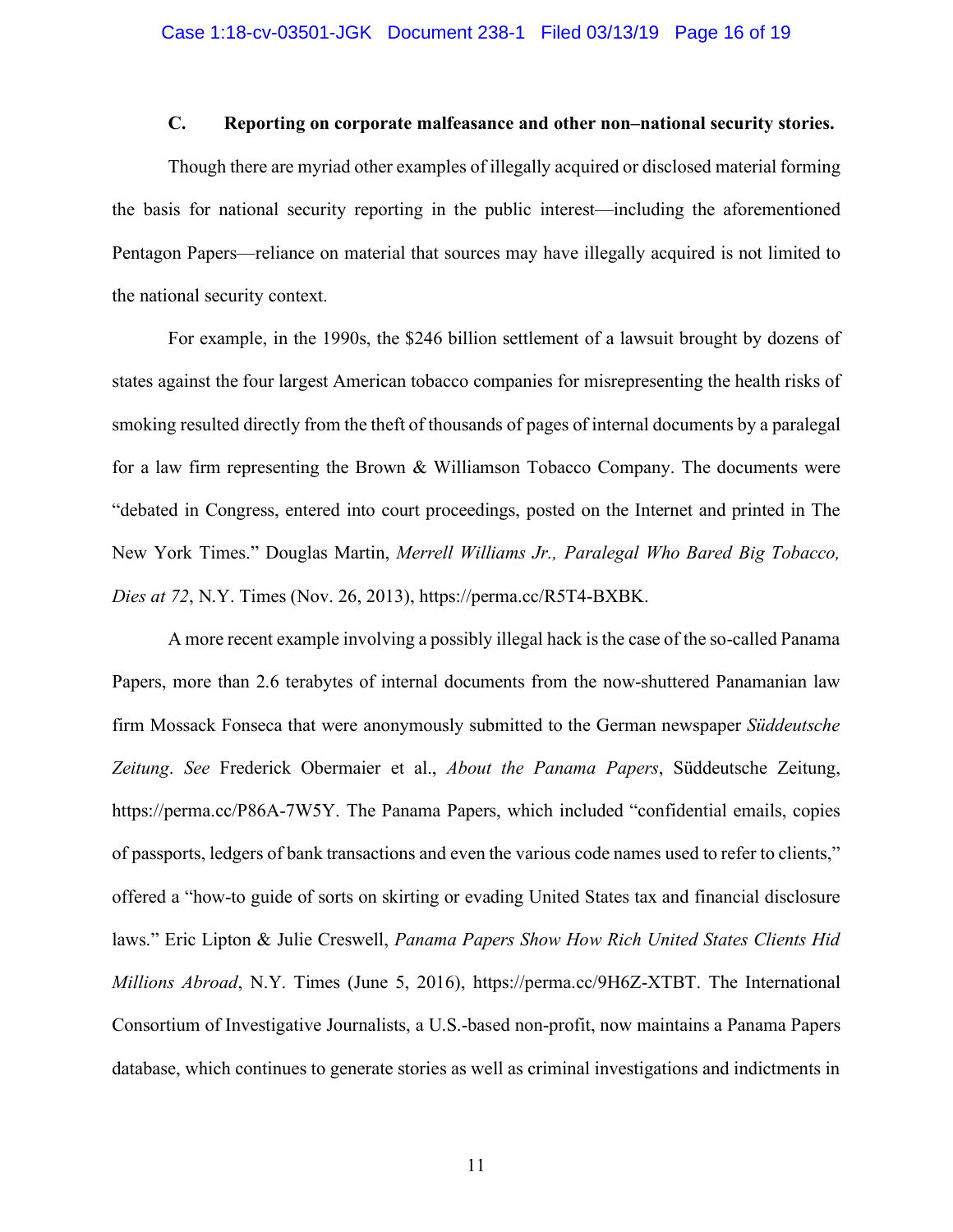#### Case 1:18-cv-03501-JGK Document 238-1 Filed 03/13/19 Page 17 of 19

Germany and the United States. *See The Panama Papers: Exposing the Rogue Offshore Finance Industry*, Int'l Consortium of Investigative Journalists, https://perma.cc/AX4W-ESPY; Hamish Boland-Rudder & Will Fitzgibbon, *Panama Papers: German Police Raid Deutsche Bank Headquarters Over Alleged Money Laundering*, Int'l Consortium of Investigative Journalists (Nov. 29, 2018), https://perma.cc/C6AK-2R7F; Indictment, *United States v. Owens*, No. 18-cr-693 (S.D.N.Y. filed Sept. 27, 2018), https://perma.cc/88YE-FFZ4.

#### **CONCLUSION**

The legal question addressed here is one with significant implications for the free press: does an act of publication that would otherwise be protected by the First Amendment lose that protection simply because a source acquired the published information unlawfully? The Supreme Court has repeatedly held that it does not, in recognition of the First Amendment's role in ensuring the public has access to the information it needs to hold those who seek and wield power to account. The press routinely relies on this First Amendment protection in performing its democratic function to inform the public on matters of public concern.

March 13, 2019

Respectfully submitted,

Bruce D. Brown Katie Townsend Gabriel Rottman Caitlin Vogus Reporters Committee for Freedom of the Press 1156 15th Street, NW, Suite 1020 Washington, D.C. 20005 (202) 795-9300 bbrown@rcfp.org

/s/ Carrie DeCell Carrie DeCell (CD-0731) Adi Kamdar Alex Abdo (AA-0527) Jameel Jaffer (JJ-4653) Knight First Amendment Institute at Columbia University 475 Riverside Drive, Suite 302 New York, NY 10115 (646) 745-8500 carrie.decell@knightcolumbia.org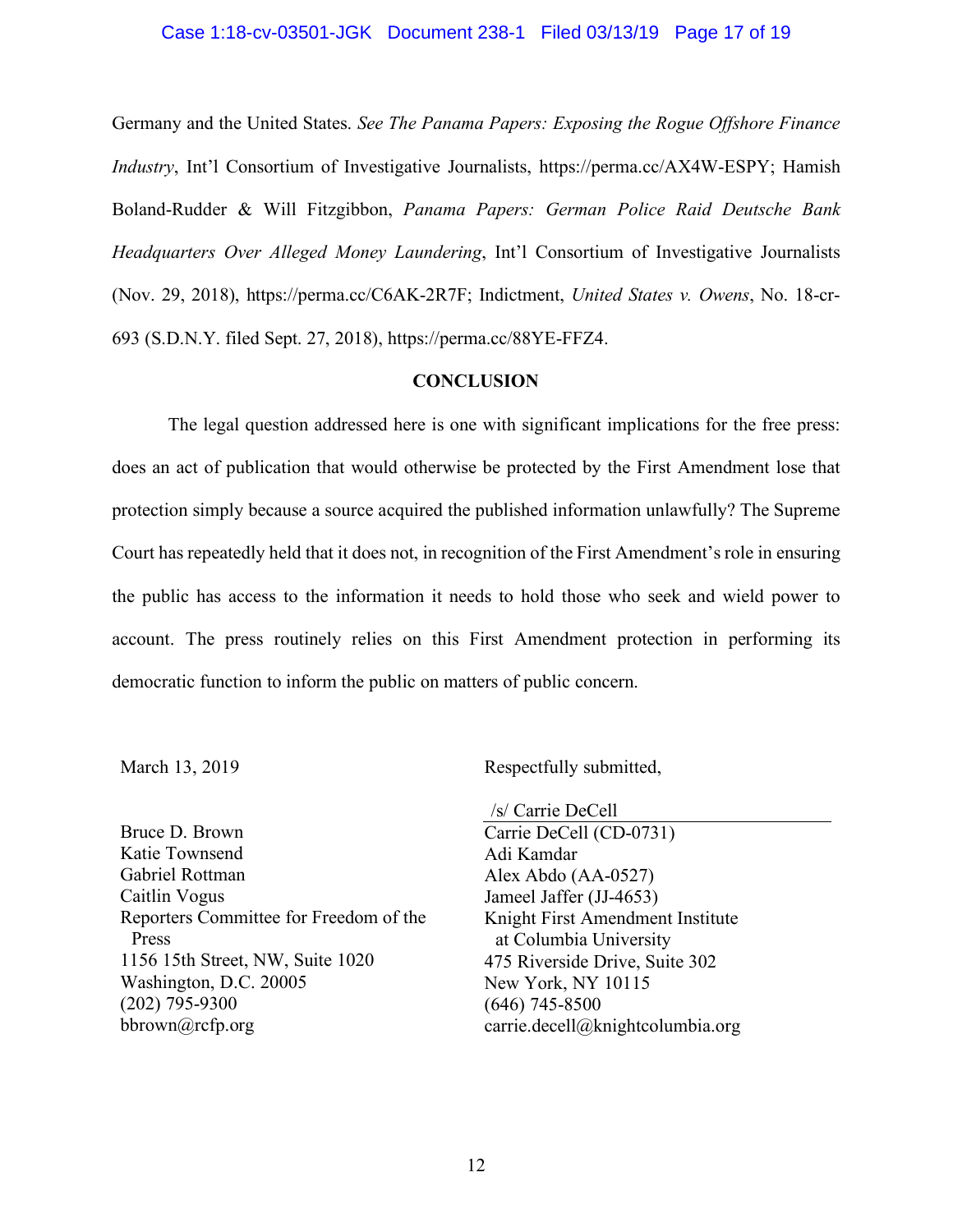Ben Wizner Esha Bhandari Brett Max Kaufman Dror Ladin American Civil Liberties Union 125 Broad Street New York, NY 10004 (212) 549-2500 bwizner@aclu.org

*Counsel for Amici Curiae*